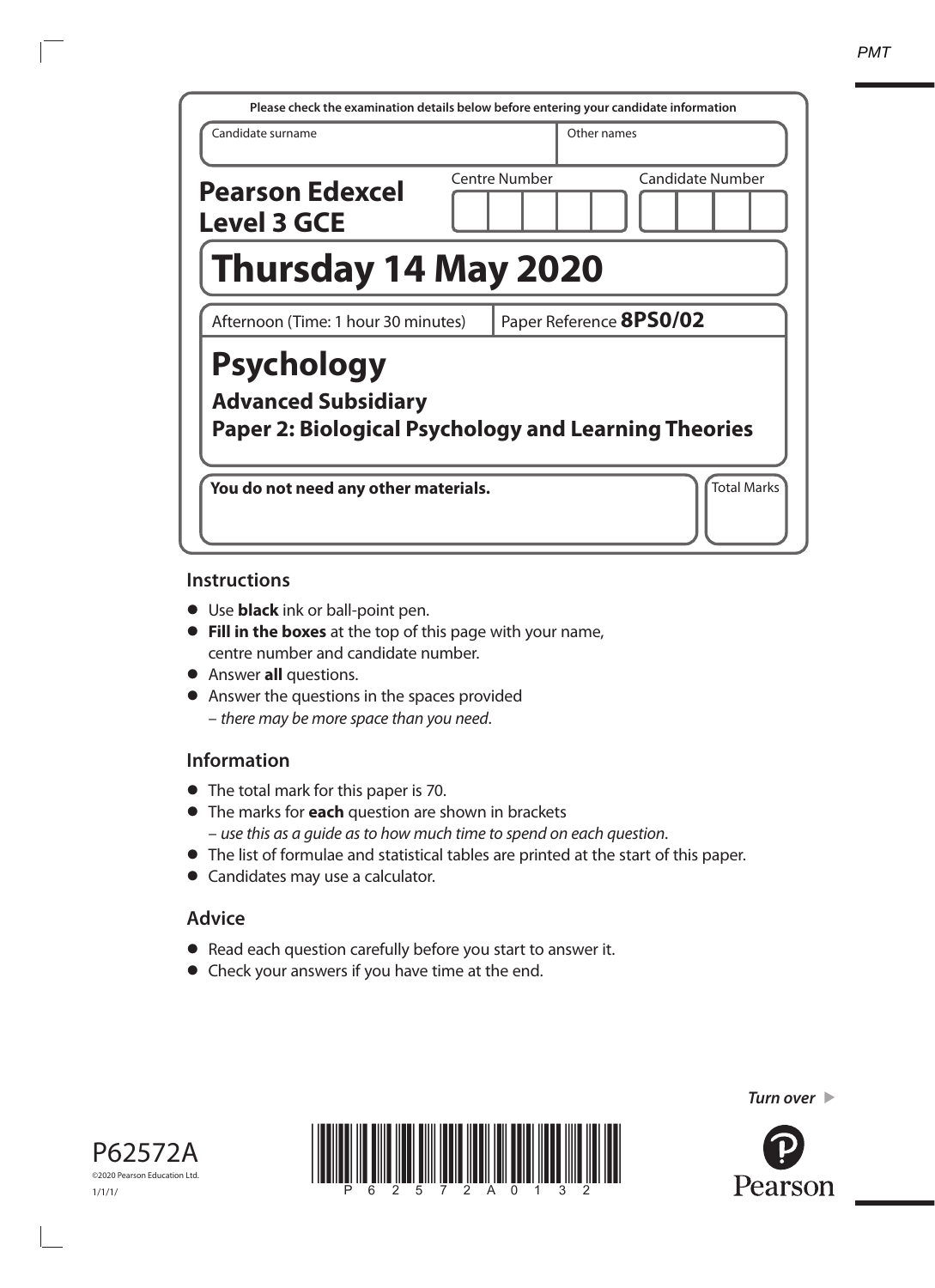poworwaniani wanishane

**DOOMOTIVE MEERS ERECTED** 

### **FORMULAE AND STATISTICAL TABLES**

# **Standard deviation (sample estimate)**

$$
\sqrt{\left(\frac{\sum (x-\bar{x})^2}{n-1}\right)}
$$

**Spearman's rank correlation coefficient**

$$
1-\frac{6\sum d^2}{n(n^2-1)}
$$

### **Critical values for Spearman's rank**

|    | Level of significance for a one-tailed test |       |                                             |       |        |  |  |  |  |
|----|---------------------------------------------|-------|---------------------------------------------|-------|--------|--|--|--|--|
|    | 0.05                                        | 0.025 | 0.01                                        | 0.005 | 0.0025 |  |  |  |  |
|    |                                             |       | Level of significance for a two-tailed test |       |        |  |  |  |  |
| N  | 0.10                                        | 0.05  | 0.025                                       | 0.01  | 0.005  |  |  |  |  |
| 5  | 0.900                                       | 1.000 | 1.000                                       | 1.000 | 1.000  |  |  |  |  |
| 6  | 0.829                                       | 0.886 | 0.943                                       | 1.000 | 1.000  |  |  |  |  |
| 7  | 0.714                                       | 0.786 | 0.893                                       | 0.929 | 0.964  |  |  |  |  |
| 8  | 0.643                                       | 0.738 | 0.833                                       | 0.881 | 0.905  |  |  |  |  |
| 9  | 0.600                                       | 0.700 | 0.783                                       | 0.833 | 0.867  |  |  |  |  |
| 10 | 0.564                                       | 0.648 | 0.745                                       | 0.794 | 0.830  |  |  |  |  |
| 11 | 0.536                                       | 0.618 | 0.709                                       | 0.755 | 0.800  |  |  |  |  |
| 12 | 0.503                                       | 0.587 | 0.678                                       | 0.727 | 0.769  |  |  |  |  |
| 13 | 0.484                                       | 0.560 | 0.648                                       | 0.703 | 0.747  |  |  |  |  |
| 14 | 0.464                                       | 0.538 | 0.626                                       | 0.679 | 0.723  |  |  |  |  |
| 15 | 0.446                                       | 0.521 | 0.604                                       | 0.654 | 0.700  |  |  |  |  |
| 16 | 0.429                                       | 0.503 | 0.582                                       | 0.635 | 0.679  |  |  |  |  |
| 17 | 0.414                                       | 0.485 | 0.566                                       | 0.615 | 0.662  |  |  |  |  |
| 18 | 0.401                                       | 0.472 | 0.550                                       | 0.600 | 0.643  |  |  |  |  |
| 19 | 0.391                                       | 0.460 | 0.535                                       | 0.584 | 0.628  |  |  |  |  |
| 20 | 0.380                                       | 0.447 | 0.520                                       | 0.570 | 0.612  |  |  |  |  |
| 21 | 0.370                                       | 0.435 | 0.508                                       | 0.556 | 0.599  |  |  |  |  |
| 22 | 0.361                                       | 0.425 | 0.496                                       | 0.544 | 0.586  |  |  |  |  |
| 23 | 0.353                                       | 0.415 | 0.486                                       | 0.532 | 0.573  |  |  |  |  |
| 24 | 0.344                                       | 0.406 | 0.476                                       | 0.521 | 0.562  |  |  |  |  |
| 25 | 0.337                                       | 0.398 | 0.466                                       | 0.511 | 0.551  |  |  |  |  |
| 26 | 0.331                                       | 0.390 | 0.457                                       | 0.501 | 0.541  |  |  |  |  |
| 27 | 0.324                                       | 0.382 | 0.448                                       | 0.491 | 0.531  |  |  |  |  |
| 28 | 0.317                                       | 0.375 | 0.440                                       | 0.483 | 0.522  |  |  |  |  |
| 29 | 0.312                                       | 0.368 | 0.433                                       | 0.475 | 0.513  |  |  |  |  |
| 30 | 0.306                                       | 0.362 | 0.425                                       | 0.467 | 0.504  |  |  |  |  |

**The calculated value must be equal to or exceed the critical value in this table for significance to be shown.**

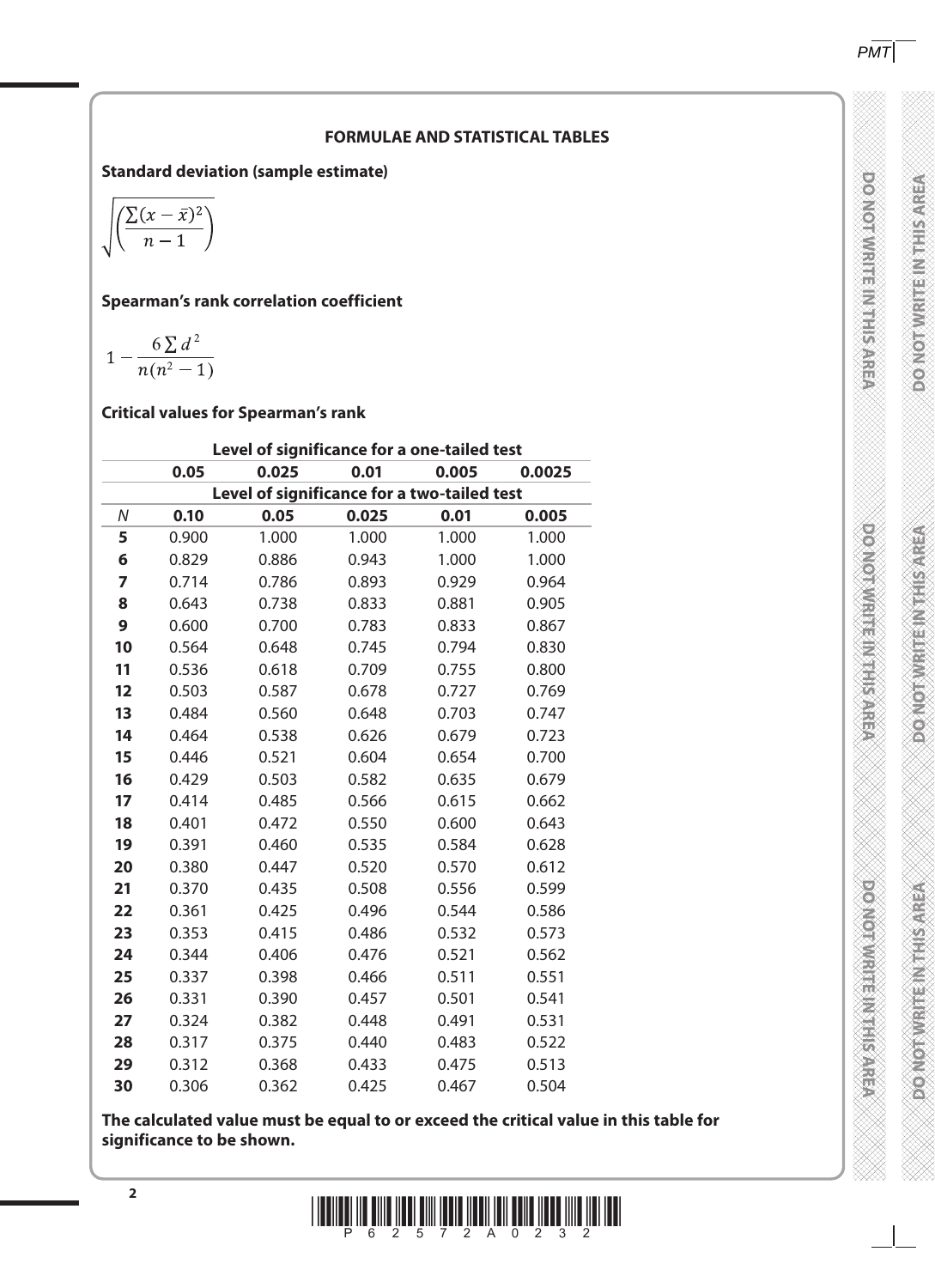## **Chi-squared distribution formula Chi-squared distribution formula**

$$
X^2 = \sum \frac{(0-E)^2}{E} \qquad df = (r-1)(c-1)
$$

#### **Critical values for chi-squared distribution Critical values for chi-squared distribution**

|                         | Level of significance for a one-tailed test |       |                                             |       |        |        |  |
|-------------------------|---------------------------------------------|-------|---------------------------------------------|-------|--------|--------|--|
|                         | 0.10                                        | 0.05  | 0.025                                       | 0.01  | 0.005  | 0.0005 |  |
|                         |                                             |       | Level of significance for a two-tailed test |       |        |        |  |
| df                      | 0.20                                        | 0.10  | 0.05                                        | 0.025 | 0.01   | 0.001  |  |
| 1                       | 1.64                                        | 2.71  | 3.84                                        | 5.02  | 6.64   | 10.83  |  |
| $\overline{\mathbf{2}}$ | 3.22                                        | 4.61  | 5.99                                        | 7.38  | 9.21   | 13.82  |  |
| 3                       | 4.64                                        | 6.25  | 7.82                                        | 9.35  | 11.35  | 16.27  |  |
| 4                       | 5.99                                        | 7.78  | 9.49                                        | 11.14 | 13.28  | 18.47  |  |
| 5                       | 7.29                                        | 9.24  | 11.07                                       | 12.83 | 15.09  | 20.52  |  |
| 6                       | 8.56                                        | 10.65 | 12.59                                       | 14.45 | 16.81  | 22.46  |  |
| 7                       | 9.80                                        | 12.02 | 14.07                                       | 16.01 | 18.48  | 24.32  |  |
| 8                       | 11.03                                       | 13.36 | 15.51                                       | 17.54 | 20.09  | 26.12  |  |
| 9                       | 12.24                                       | 14.68 | 16.92                                       | 19.02 | 21.67  | 27.88  |  |
| 10                      | 13.44                                       | 15.99 | 18.31                                       | 20.48 | 23.21  | 29.59  |  |
| 11                      | 14.63                                       | 17.28 | 19.68                                       | 21.92 | 24.73  | 31.26  |  |
| 12                      | 15.81                                       | 18.55 | 21.03                                       | 23.34 | 26.22  | 32.91  |  |
| 13                      | 16.99                                       | 19.81 | 22.36                                       | 24.74 | 27.69  | 34.53  |  |
| 14                      | 18.15                                       | 21.06 | 23.69                                       | 26.12 | 29.14  | 36.12  |  |
| 15                      | 19.31                                       | 22.31 | 25.00                                       | 27.49 | 30.58  | 37.70  |  |
| 16                      | 20.47                                       | 23.54 | 26.30                                       | 28.85 | 32.00  | 39.25  |  |
| 17                      | 21.62                                       | 24.77 | 27.59                                       | 30.19 | 33.41  | 40.79  |  |
| 18                      | 22.76                                       | 25.99 | 28.87                                       | 31.53 | 34.81  | 42.31  |  |
| 19                      | 23.90                                       | 27.20 | 30.14                                       | 32.85 | 36.19  | 43.82  |  |
| 20                      | 25.04                                       | 28.41 | 31.41                                       | 34.17 | 37.57  | 45.32  |  |
| 21                      | 26.17                                       | 29.62 | 32.67                                       | 35.48 | 38.93  | 46.80  |  |
| 22                      | 27.30                                       | 30.81 | 33.92                                       | 36.78 | 40.29  | 48.27  |  |
| 23                      | 28.43                                       | 32.01 | 35.17                                       | 38.08 | 41.64  | 49.73  |  |
| 24                      | 29.55                                       | 33.20 | 36.42                                       | 39.36 | 42.98  | 51.18  |  |
| 25                      | 30.68                                       | 34.38 | 37.65                                       | 40.65 | 44.31  | 52.62  |  |
| 26                      | 31.80                                       | 35.56 | 38.89                                       | 41.92 | 45.64  | 54.05  |  |
| 27                      | 32.91                                       | 36.74 | 40.11                                       | 43.20 | 46.96  | 55.48  |  |
| 28                      | 34.03                                       | 37.92 | 41.34                                       | 44.46 | 48.28  | 56.89  |  |
| 29                      | 35.14                                       | 39.09 | 42.56                                       | 45.72 | 49.59  | 58.30  |  |
| 30                      | 36.25                                       | 40.26 | 43.77                                       | 46.98 | 50.89  | 59.70  |  |
| 40                      | 47.27                                       | 51.81 | 55.76                                       | 59.34 | 63.69  | 73.40  |  |
| 50                      | 58.16                                       | 63.17 | 67.51                                       | 71.42 | 76.15  | 86.66  |  |
| 60                      | 68.97                                       | 74.40 | 79.08                                       | 83.30 | 88.38  | 99.61  |  |
| 70                      | 79.72                                       | 85.53 | 90.53                                       | 95.02 | 100.43 | 112.32 |  |

**The calculated value must be equal to or exceed the critical value in this table for significance to be shown.**

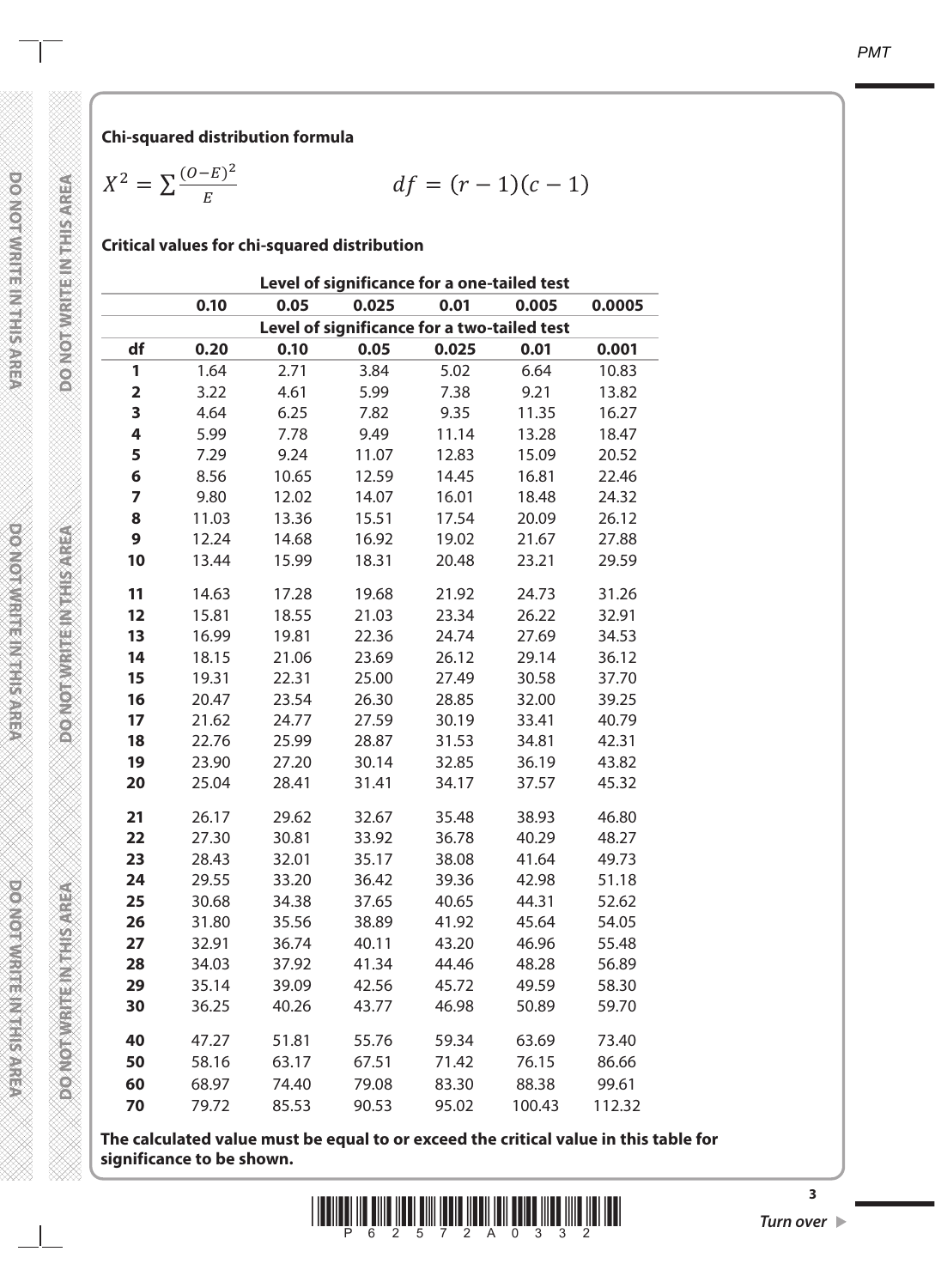DO NOTWRITE IN THIS AREA

**DOMOTWRITEIN RESPECT** 

### **Mann-Whitney U test formulae Mann-Whitney U test formulae**

$$
U_a = n_a n_b + \frac{n_a (n_a + 1)}{2} - \sum R_a
$$
  

$$
U_b = n_a n_b + \frac{n_b (n_b + 1)}{2} - \sum R_b
$$

(U is the smaller of U<sub>a</sub> and U<sub>b</sub>)

#### **Critical values for the Mann-Whitney U test Critical values for the Mann-Whitney U test**

|                                                      |    |                |                |    |    |    |    | $N_{\rm b}$ |    |    |     |     |     |     |     |     |
|------------------------------------------------------|----|----------------|----------------|----|----|----|----|-------------|----|----|-----|-----|-----|-----|-----|-----|
|                                                      | 5  | 6              | $\overline{7}$ | 8  | 9  | 10 | 11 | 12          | 13 | 14 | 15  | 16  | 17  | 18  | 19  | 20  |
| $N_{\rm a}$                                          |    |                |                |    |    |    |    |             |    |    |     |     |     |     |     |     |
| $p \le 0.05$ (one-tailed), $p \le 0.10$ (two-tailed) |    |                |                |    |    |    |    |             |    |    |     |     |     |     |     |     |
| 5                                                    | 4  | 5              | 6              | 8  | 9  | 11 | 12 | 13          | 15 | 16 | 18  | 19  | 20  | 22  | 23  | 25  |
| 6                                                    | 5  | $\overline{7}$ | 8              | 10 | 12 | 14 | 16 | 17          | 19 | 21 | 23  | 25  | 26  | 28  | 30  | 32  |
| 7                                                    | 6  | 8              | 11             | 13 | 15 | 17 | 19 | 21          | 24 | 26 | 28  | 30  | 33  | 35  | 37  | 39  |
| 8                                                    | 8  | 10             | 13             | 15 | 18 | 20 | 23 | 26          | 28 | 31 | 33  | 36  | 39  | 41  | 44  | 47  |
| $\boldsymbol{9}$                                     | 9  | 12             | 15             | 18 | 21 | 24 | 27 | 30          | 33 | 36 | 39  | 42  | 45  | 48  | 51  | 54  |
| 10                                                   | 11 | 14             | 17             | 20 | 24 | 27 | 31 | 34          | 37 | 41 | 44  | 48  | 51  | 55  | 58  | 62  |
| 11                                                   | 12 | 16             | 19             | 23 | 27 | 31 | 34 | 38          | 42 | 46 | 50  | 54  | 57  | 61  | 65  | 69  |
| 12                                                   | 13 | 17             | 21             | 26 | 30 | 34 | 38 | 42          | 47 | 51 | 55  | 60  | 64  | 68  | 72  | 77  |
| 13                                                   | 15 | 19             | 24             | 28 | 33 | 37 | 42 | 47          | 51 | 56 | 61  | 65  | 70  | 75  | 80  | 84  |
| 14                                                   | 16 | 21             | 26             | 31 | 36 | 41 | 46 | 51          | 56 | 61 | 66  | 71  | 77  | 82  | 87  | 92  |
| 15                                                   | 18 | 23             | 28             | 33 | 39 | 44 | 50 | 55          | 61 | 66 | 72  | 77  | 83  | 88  | 94  | 100 |
| 16                                                   | 19 | 25             | 30             | 36 | 42 | 48 | 54 | 60          | 65 | 71 | 77  | 83  | 89  | 95  | 101 | 107 |
| 17                                                   | 20 | 26             | 33             | 39 | 45 | 51 | 57 | 64          | 70 | 77 | 83  | 89  | 96  | 102 | 109 | 115 |
| 18                                                   | 22 | 28             | 35             | 41 | 48 | 55 | 61 | 68          | 75 | 82 | 88  | 95  | 102 | 109 | 116 | 123 |
| 19                                                   | 23 | 30             | 37             | 44 | 51 | 58 | 65 | 72          | 80 | 87 | 94  | 101 | 109 | 116 | 123 | 130 |
| 20                                                   | 25 | 32             | 39             | 47 | 54 | 62 | 69 | 77          | 84 | 92 | 100 | 107 | 115 | 123 | 130 | 138 |

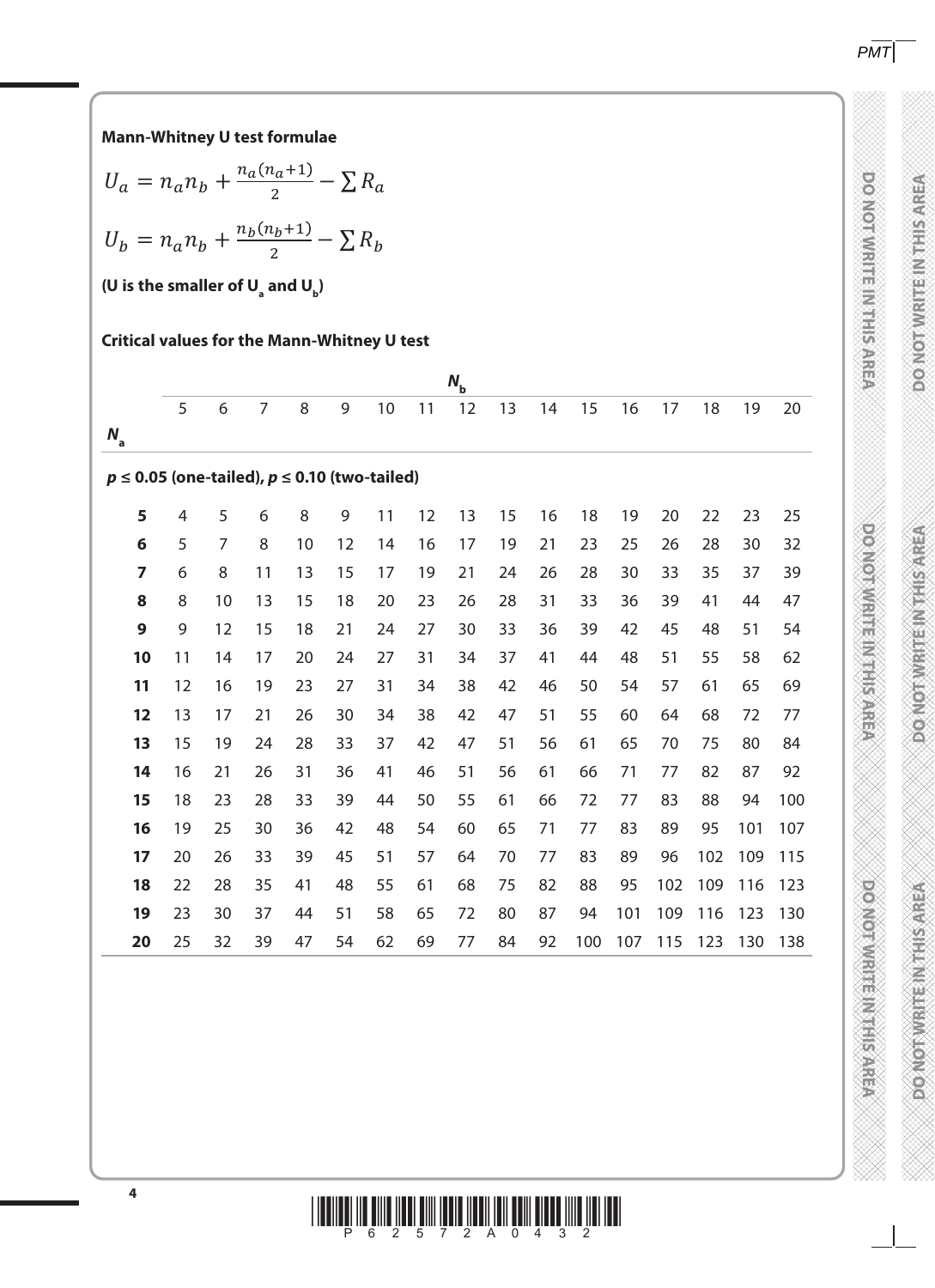| Ę           |  |
|-------------|--|
|             |  |
| ì,          |  |
|             |  |
|             |  |
|             |  |
|             |  |
|             |  |
|             |  |
|             |  |
| ì           |  |
|             |  |
|             |  |
|             |  |
|             |  |
|             |  |
|             |  |
|             |  |
|             |  |
|             |  |
|             |  |
| i<br>Milita |  |
|             |  |
|             |  |
|             |  |
|             |  |
|             |  |
|             |  |
|             |  |
|             |  |
|             |  |
|             |  |
|             |  |
|             |  |
| Į           |  |
|             |  |
|             |  |
|             |  |
|             |  |
|             |  |
|             |  |
| ¥           |  |
|             |  |
|             |  |
|             |  |
|             |  |
|             |  |
|             |  |
|             |  |
|             |  |
|             |  |
|             |  |
|             |  |
| ì           |  |
|             |  |
|             |  |
|             |  |
|             |  |
|             |  |
|             |  |
|             |  |
|             |  |
|             |  |
|             |  |
|             |  |
|             |  |
|             |  |
|             |  |
|             |  |
|             |  |

**DONOT WRITEIN THIS AREA** 

|                                                                                   |          |                |                |          |                |          |          | $N_{\rm b}$ |          |          |          |          |          |          |            |            |
|-----------------------------------------------------------------------------------|----------|----------------|----------------|----------|----------------|----------|----------|-------------|----------|----------|----------|----------|----------|----------|------------|------------|
|                                                                                   | 5        | 6              | $\overline{7}$ | 8        | 9              | 10       | 11       | 12          | 13       | 14       | 15       | 16       | 17       | 18       | 19         | 20         |
| $N_{\rm a}$                                                                       |          |                |                |          |                |          |          |             |          |          |          |          |          |          |            |            |
| $p \le 0.01$ (one-tailed), $p \le 0.02$ (two-tailed)                              |          |                |                |          |                |          |          |             |          |          |          |          |          |          |            |            |
| 5                                                                                 | 1        | 2              | 3              | 4        | 5              | 6        | 7        | 8           | 9        | 10       | 11       | 12       | 13       | 14       | 15         | 16         |
| 6                                                                                 | 2        | 3              | 4              | 6        | 7              | 8        | 9        | 11          | 12       | 13       | 15       | 16       | 18       | 19       | 20         | 22         |
| 7                                                                                 | 3        | 4              | 6              | 7        | 9              | 11       | 12       | 14          | 16       | 17       | 19       | 21       | 23       | 24       | 26         | 28         |
| 8                                                                                 | 4        | 6              | $\overline{7}$ | 9        | 11             | 13       | 15       | 17          | 20       | 22       | 24       | 26       | 28       | 30       | 32         | 34         |
| 9                                                                                 | 5        | $\overline{7}$ | 9              | 11       | 14             | 16       | 18       | 21          | 23       | 26       | 28       | 31       | 33       | 36       | 38         | 40         |
| 10                                                                                | 6        | 8              | 11             | 13       | 16             | 19       | 22       | 24          | 27       | 30       | 33       | 36       | 38       | 41       | 44         | 47         |
| 11                                                                                | 7        | 9              | 12             | 15       | 18             | 22       | 25       | 28          | 31       | 34       | 37       | 41       | 44       | 47       | 50         | 53         |
| 12                                                                                | 8        | 11             | 14             | 17       | 21             | 24       | 28       | 31          | 35       | 38       | 42       | 46       | 49       | 53       | 56         | 60         |
| 13                                                                                | 9        | 12             | 16             | 20       | 23             | 27       | 31       | 35          | 39       | 43       | 47       | 51       | 55       | 59       | 63         | 67         |
| 14                                                                                | 10       | 13             | 17             | 22       | 26             | 30       | 34       | 38          | 43       | 47       | 51       | 56       | 60       | 65       | 69         | 73         |
| 15                                                                                | 11       | 15             | 19             | 24       | 28             | 33       | 37       | 42          | 47       | 51       | 56       | 61       | 66       | 70       | 75         | 80         |
| 16                                                                                | 12       | 16             | 21             | 26       | 31             | 36       | 41       | 46          | 51       | 56       | 61       | 66       | 71       | 76       | 82         | 87         |
| 17                                                                                | 13       | 18             | 23             | 28       | 33             | 38       | 44       | 49          | 55       | 60       | 66       | 71       | 77       | 82       | 88         | 93         |
| 18                                                                                | 14       | 19             |                | 30       | 36             | 41       | 47       | 53          | 59       |          | 70       | 76       | 82       | 88       | 94         | 100        |
|                                                                                   |          |                | 24             | 32       | 38             |          |          |             |          | 65       | 75       |          | 88       | 94       |            |            |
| 19<br>20                                                                          | 15<br>16 | 20<br>22       | 26<br>28       | 34       | 40             | 44<br>47 | 50<br>53 | 56<br>60    | 63<br>67 | 69<br>73 | 80       | 82<br>87 | 93       | 100      | 101<br>107 | 107<br>114 |
|                                                                                   |          |                |                |          |                |          |          |             |          |          |          |          |          |          |            |            |
|                                                                                   |          |                |                |          |                |          |          | $N_{\rm b}$ |          |          |          |          |          |          |            |            |
|                                                                                   | 5        | 6              | $\overline{7}$ | 8        | 9              | 10       | 11       | 12          | 13       | 14       | 15       | 16       | 17       | 18       | 19         | 20         |
| $N_{\rm a}$                                                                       |          |                |                |          |                |          |          |             |          |          |          |          |          |          |            |            |
| $\boldsymbol{p} \leq 0.025$ (one-tailed), $\boldsymbol{p} \leq 0.05$ (two-tailed) |          |                |                |          |                |          |          |             |          |          |          |          |          |          |            |            |
| 5                                                                                 | 2        | 3              | 5              | 6        | $\overline{7}$ | 8        | 9        | 11          | 12       | 13       | 14       | 15       | 17       | 18       | 19         | 20         |
| 6                                                                                 | 3        | 5              | 6              | 8        | 10             | 11       | 13       | 14          | 16       | 17       | 19       | 21       | 22       | 24       | 25         | 27         |
| 7                                                                                 | 5        | 6              | 8              | 10       | 12             | 14       | 16       | 18          | 20       | 22       | 24       | 26       | 28       | 30       | 32         | 34         |
| 8                                                                                 | 6        | 8              | 10             | 13       | 15             | 17       | 19       | 22          | 24       | 26       | 29       | 31       | 34       | 36       | 38         | 41         |
| 9                                                                                 | 7        | 10             | 12             | 15       | 17             | 20       | 23       | 26          | 28       | 31       | 34       | 37       | 39       | 42       | 45         | 48         |
| 10                                                                                | 8        | 11             | 14             | 17       | 20             | 23       | 26       | 29          | 33       | 36       | 39       | 42       | 45       | 48       | 52         | 55         |
| 11                                                                                | 9        | 13             | 16             | 19       | 23             | 26       | 30       | 33          | 37       | 40       | 44       | 47       | 51       | 55       | 58         | 62         |
| 12                                                                                | 11<br>12 | 14             | 18             | 22       | 26<br>28       | 29<br>33 | 33<br>37 | 37          | 41       | 45       | 49       | 53       | 57<br>63 | 61       | 65         | 69         |
| 13<br>14                                                                          | 13       | 16<br>17       | 20<br>22       | 24<br>26 | 31             | 36       | 40       | 41<br>45    | 45<br>50 | 50<br>55 | 54<br>59 | 59<br>64 | 67       | 67<br>74 | 72<br>78   | 76<br>83   |
| 15                                                                                | 14       | 19             | 24             | 29       | 34             | 39       | 44       | 49          | 54       | 59       | 64       | 70       | 75       | 80       | 85         | 90         |
| 16                                                                                | 15       | 21             | 26             | 31       | 37             | 42       | 47       | 53          | 59       | 64       | 70       | 75       | 81       | 86       | 92         | 98         |
| 17                                                                                | 17       | 22             | 28             | 34       | 39             | 45       | 51       | 57          | 63       | 67       | 75       | 81       | 87       | 93       | 99         | 105        |
| 18                                                                                | 18       | 24             | 30             | 36       | 42             | 48       | 55       | 61          | 67       | 74       | 80       | 86       | 93       | 99       | 106        | 112        |
| 19                                                                                | 19       | 25             | 32             | 38       | 45             | 52       | 58       | 65          | 72       | 78       | 85       | 92       | 99       | 106      | 113        | 119        |
| 20                                                                                | 20       | 27             | 34             | 41       | 48             | 55       | 62       | 69          | 76       | 83       | 90       | 98       | 105      | 112      | 119        | 127        |
|                                                                                   |          |                |                |          |                |          |          |             |          |          |          |          |          |          |            |            |

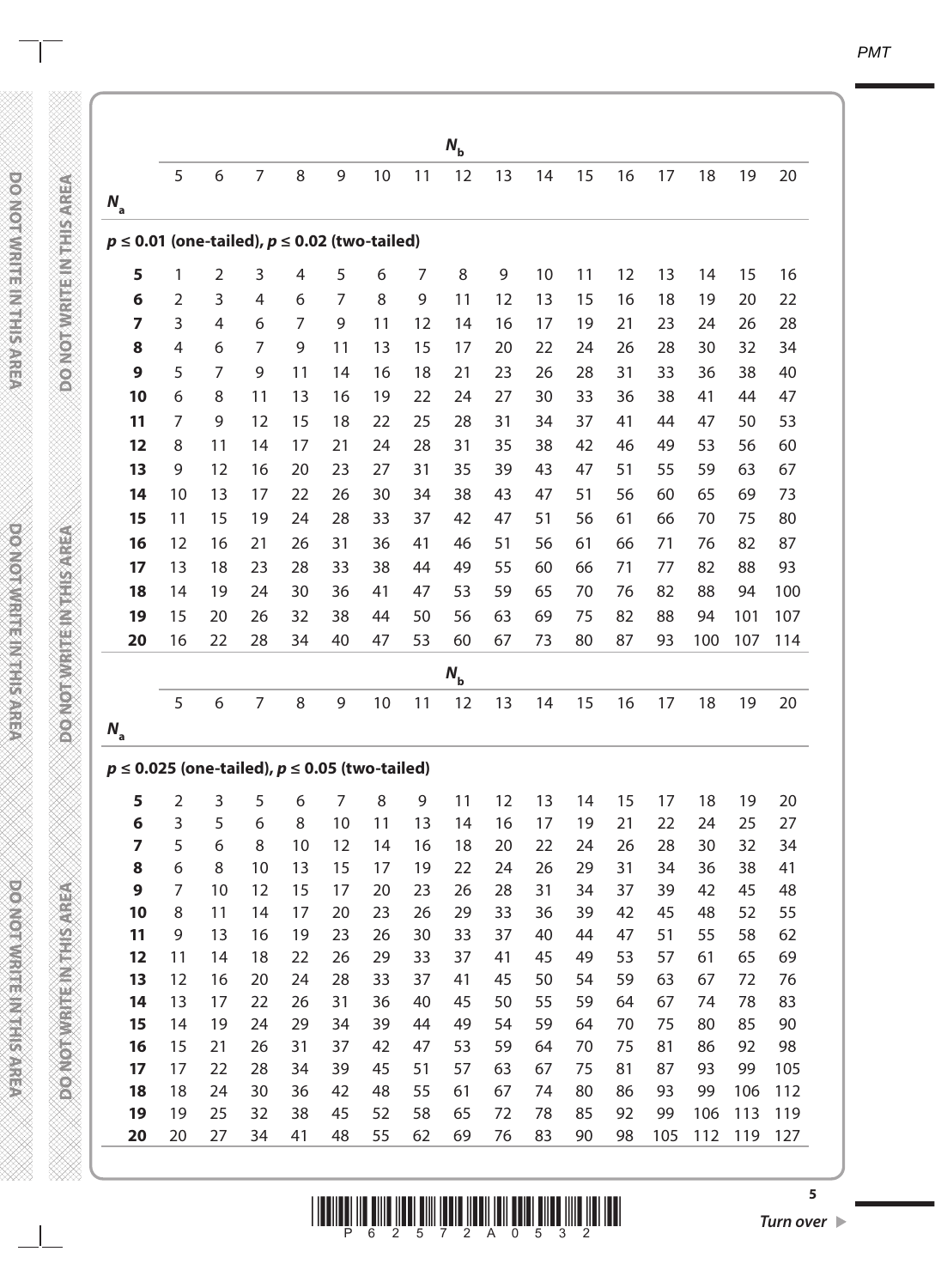DO NOTWRITE IN THIS AREA

**DOOMORTHEM THIS AREA** 

**DO NOT METER INTERNETARE** 

|                                                       |                |    |                |                |                |    |    | $N_{\rm b}$ |    |    |    |    |    |    |    |     |
|-------------------------------------------------------|----------------|----|----------------|----------------|----------------|----|----|-------------|----|----|----|----|----|----|----|-----|
|                                                       | 5              | 6  | 7              | 8              | 9              | 10 | 11 | 12          | 13 | 14 | 15 | 16 | 17 | 18 | 19 | 20  |
| $N_{\rm a}$                                           |                |    |                |                |                |    |    |             |    |    |    |    |    |    |    |     |
| $p \le 0.005$ (one-tailed), $p \le 0.01$ (two-tailed) |                |    |                |                |                |    |    |             |    |    |    |    |    |    |    |     |
| 5                                                     | 0              | 1  | 1              | $\overline{2}$ | 3              | 4  | 5  | 6           | 7  | 7  | 8  | 9  | 10 | 11 | 12 | 13  |
| 6                                                     | 1              | 2  | 3              | 4              | 5              | 6  | 7  | 9           | 10 | 11 | 12 | 13 | 15 | 16 | 17 | 18  |
| 7                                                     | 1              | 3  | $\overline{4}$ | 6              | $\overline{7}$ | 9  | 10 | 12          | 13 | 15 | 16 | 18 | 19 | 21 | 22 | 24  |
| 8                                                     | $\overline{2}$ | 4  | 6              | $\overline{7}$ | 9              | 11 | 13 | 15          | 17 | 18 | 20 | 22 | 24 | 26 | 28 | 30  |
| 9                                                     | 3              | 5  | 7              | 9              | 11             | 13 | 16 | 18          | 20 | 22 | 24 | 27 | 29 | 31 | 33 | 36  |
| 10                                                    | $\overline{4}$ | 6  | 9              | 11             | 13             | 16 | 18 | 21          | 24 | 26 | 29 | 31 | 34 | 37 | 39 | 42  |
| 11                                                    | 5              | 7  | 10             | 13             | 16             | 18 | 21 | 24          | 27 | 30 | 33 | 36 | 39 | 42 | 45 | 48  |
| 12                                                    | 6              | 9  | 12             | 15             | 18             | 21 | 24 | 27          | 31 | 34 | 37 | 41 | 44 | 47 | 51 | 54  |
| 13                                                    | 7              | 10 | 13             | 17             | 20             | 24 | 27 | 31          | 34 | 38 | 42 | 45 | 49 | 53 | 56 | 60  |
| 14                                                    | 7              | 11 | 15             | 18             | 22             | 26 | 30 | 34          | 38 | 42 | 46 | 50 | 54 | 58 | 63 | 67  |
| 15                                                    | 8              | 12 | 16             | 20             | 24             | 29 | 33 | 37          | 42 | 46 | 51 | 55 | 60 | 64 | 69 | 73  |
| 16                                                    | 9              | 13 | 18             | 22             | 27             | 31 | 36 | 41          | 45 | 50 | 55 | 60 | 65 | 70 | 74 | 79  |
| 17                                                    | 10             | 15 | 19             | 24             | 29             | 34 | 39 | 44          | 49 | 54 | 60 | 65 | 70 | 75 | 81 | 86  |
| 18                                                    | 11             | 16 | 21             | 26             | 31             | 37 | 42 | 47          | 53 | 58 | 64 | 70 | 75 | 81 | 87 | 92  |
| 19                                                    | 12             | 17 | 22             | 28             | 33             | 39 | 45 | 51          | 56 | 63 | 69 | 74 | 81 | 87 | 93 | 99  |
| 20                                                    | 13             | 18 | 24             | 30             | 36             | 42 | 48 | 54          | 60 | 67 | 73 | 79 | 86 | 92 | 99 | 105 |

**The calculated value must be equal to or less than the critical value in this table for significance to be shown.**

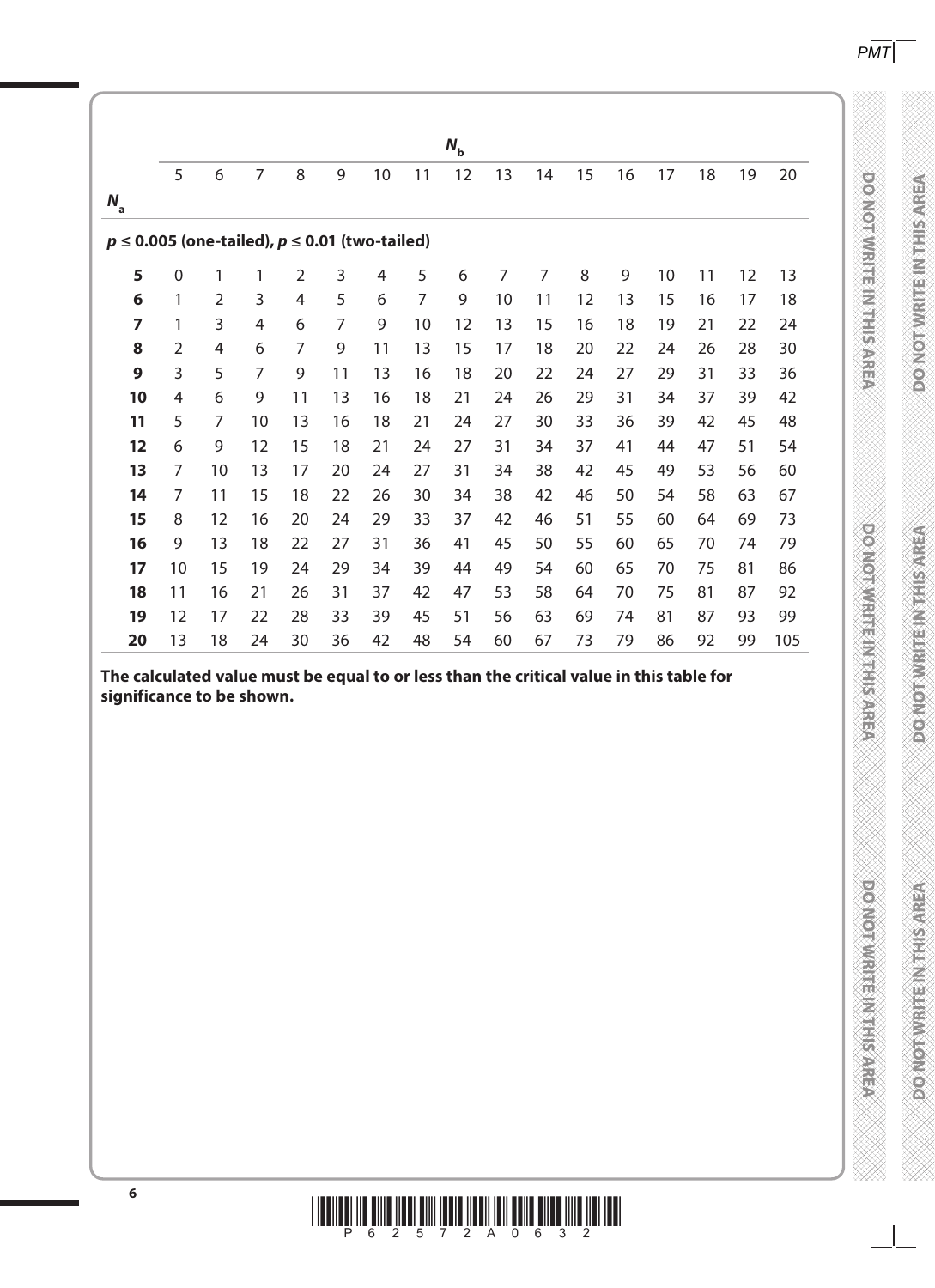## **Wilcoxon Signed Ranks test process**

- Calculate the difference between two scores by taking one from the other
- Rank the differences giving the smallest difference Rank 1

 Note: do not rank any differences of 0 and when adding the number of scores, do not count those with a difference of 0, and ignore the signs when calculating the difference

- Add up the ranks for positive differences
- Add up the ranks for negative differences
- T is the figure that is the smallest when the ranks are totalled (may be positive or negative)
- N is the number of scores left, ignore those with 0 difference

## **Critical values for the Wilcoxon Signed Ranks test**

|       |      | Level of significance for a one-tailed test |      |
|-------|------|---------------------------------------------|------|
|       | 0.05 | 0.025                                       | 0.01 |
|       |      | Level of significance for a two-tailed test |      |
| n     | 0.1  | 0.05                                        | 0.02 |
| $N=5$ | Ω    |                                             |      |
| 6     | 2    |                                             |      |
|       | 3    | 2                                           |      |
| 8     | 5    | 3                                           |      |
| 9     | 8    | 5                                           | 3    |
| 10    | 11   | 8                                           | 5    |
| 11    | 13   | 10                                          | 7    |
| 12    | 17   | 13                                          | 9    |

**The calculated value must be equal to or less than the critical value in this table for significance to be shown.**

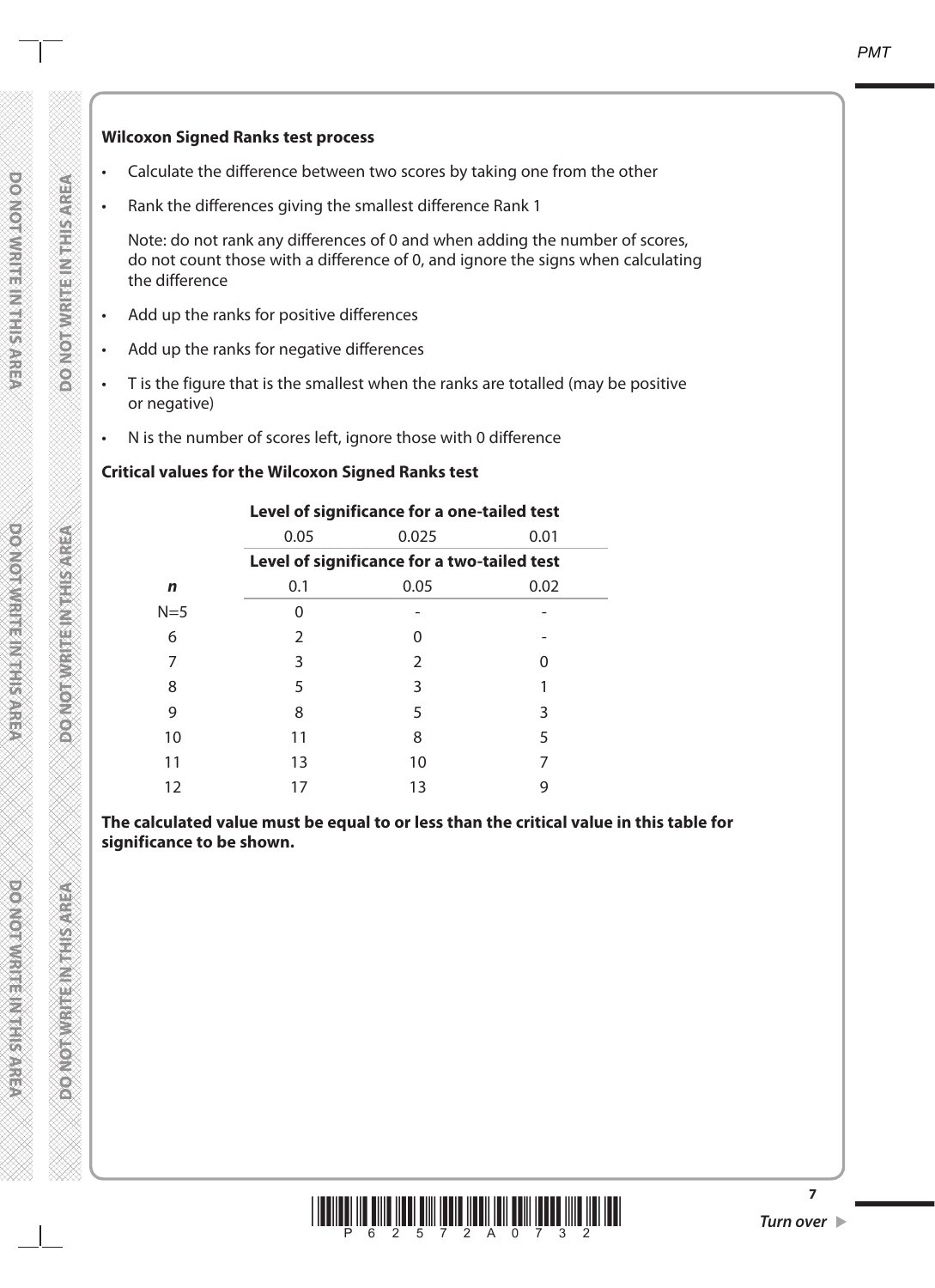| ۹ |
|---|
|   |

NIN SENDER KANAN SENDER KANAN SENDER KANAN.

|              | <b>Answer ALL questions.</b>                                                                        |     |
|--------------|-----------------------------------------------------------------------------------------------------|-----|
|              | <b>SECTION A: BIOLOGICAL PSYCHOLOGY</b>                                                             |     |
| $\mathbf{1}$ | When studying biological psychology you will have learned about different types<br>of correlations. |     |
|              | (a) State what is meant by a positive and a negative correlation.                                   | (2) |
|              | Positive correlation                                                                                |     |
|              |                                                                                                     |     |
|              |                                                                                                     |     |
|              | Negative correlation                                                                                |     |
|              |                                                                                                     |     |
|              |                                                                                                     |     |
|              |                                                                                                     |     |
|              |                                                                                                     |     |
|              |                                                                                                     |     |
|              |                                                                                                     |     |
|              |                                                                                                     |     |
|              |                                                                                                     |     |
|              |                                                                                                     |     |
|              |                                                                                                     |     |
|              |                                                                                                     |     |

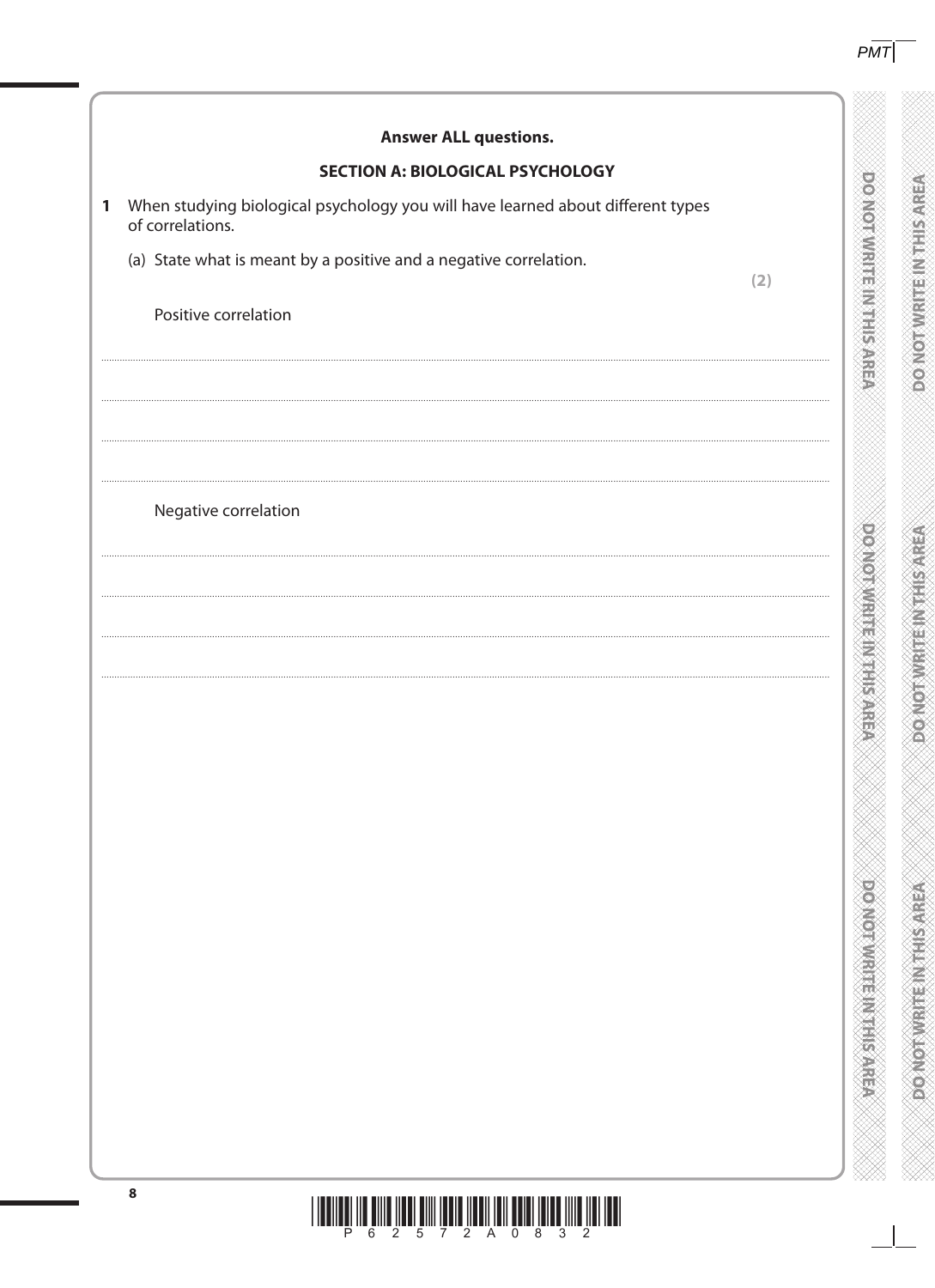|                                  | (b) Explain one strength and one weakness of the correlational research method. | (4) |
|----------------------------------|---------------------------------------------------------------------------------|-----|
|                                  | Strength                                                                        |     |
| <b>DO NOT WRITEIN THIS AREA</b>  |                                                                                 |     |
|                                  |                                                                                 |     |
|                                  |                                                                                 |     |
|                                  | Weakness                                                                        |     |
|                                  |                                                                                 |     |
| <b>DO NOTIVE DESIGNATORS</b>     |                                                                                 |     |
|                                  |                                                                                 |     |
|                                  | (Total for Question $1 = 6$ marks)                                              |     |
|                                  |                                                                                 |     |
|                                  |                                                                                 |     |
|                                  |                                                                                 |     |
| <b>DO NOT WRITE IN THIS AREA</b> |                                                                                 |     |
|                                  |                                                                                 |     |
|                                  |                                                                                 |     |



 $\overline{9}$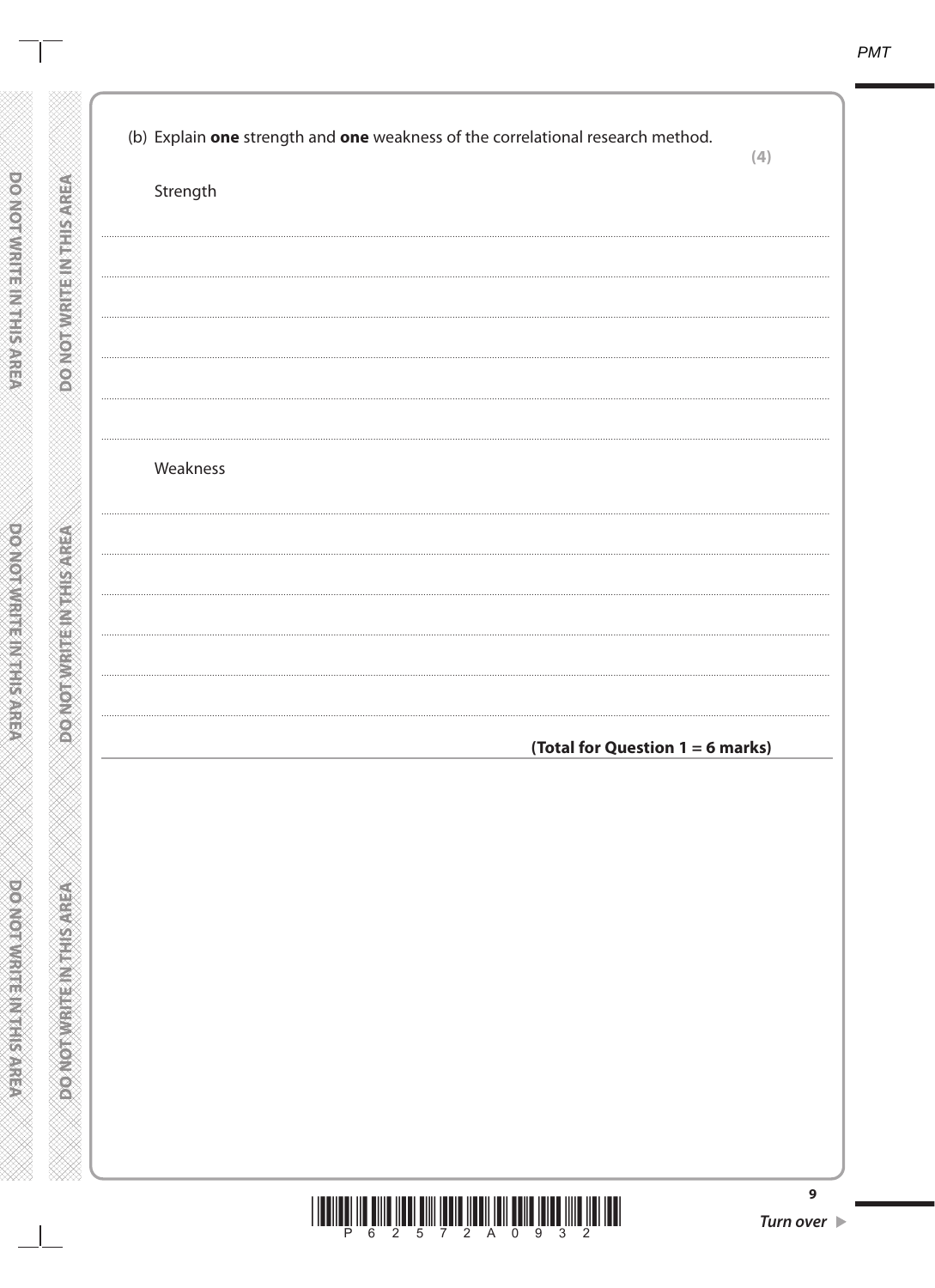2 Max has been learning about evolution and natural selection. He has been asked by his psychology teacher to prepare a presentation to show how evolution and natural selection explain human aggressive behaviour. His teacher has suggested he includes:

- a reference to gene selection  $\bullet$
- a short video  $\bullet$
- a reference to inherited traits  $\bullet$
- a research study.  $\overline{a}$

Describe what Max could include in his presentation to show how evolution and natural selection explain human aggressive behaviour.

(Total for Question 2 = 4 marks)

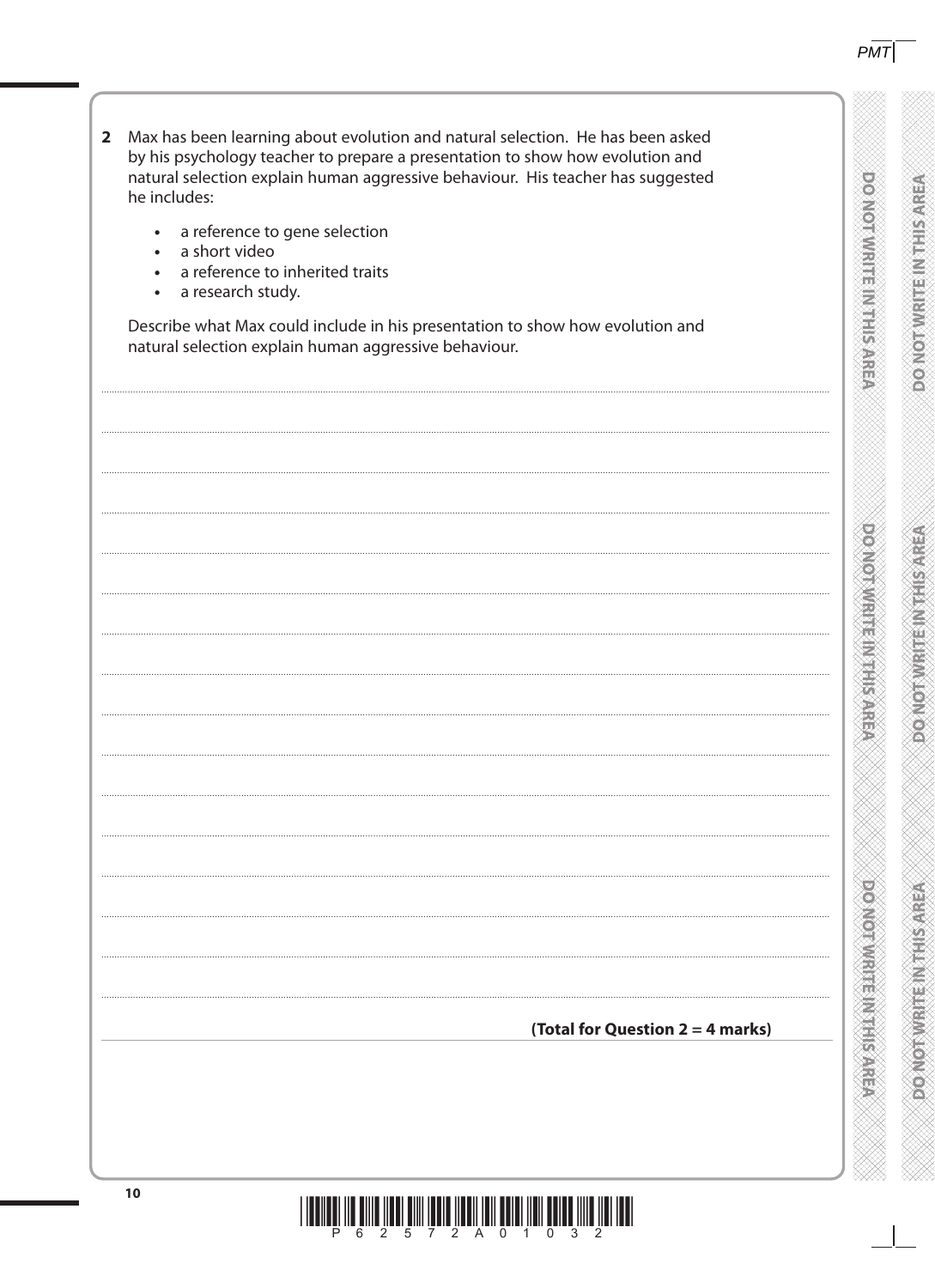

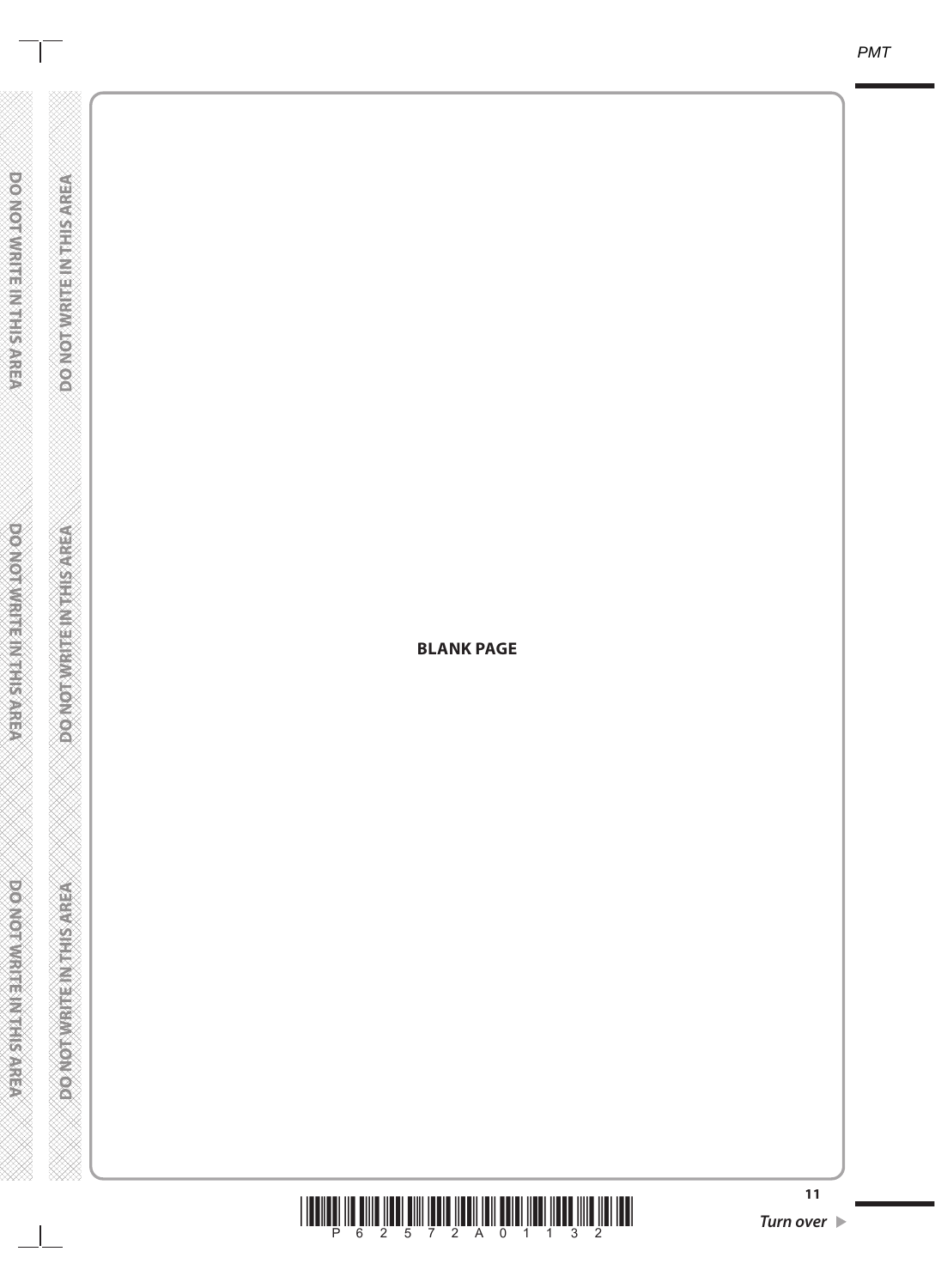**(1)**

Isaac gathered an opportunity sample from his local university. He asked them to drink 2 units of alcohol (units being a measurement of alcohol) on day one and 4 units on day two.

Table 1 shows the results for Isaac's investigation.

| <b>Participants</b> | <b>Number of mistakes</b><br>made on day one<br>(2 units of alcohol) | <b>Number of mistakes</b><br>made on day two<br>(4 units of alcohol) |  |  |  |  |
|---------------------|----------------------------------------------------------------------|----------------------------------------------------------------------|--|--|--|--|
|                     |                                                                      |                                                                      |  |  |  |  |
|                     | 12                                                                   |                                                                      |  |  |  |  |
|                     |                                                                      | 14                                                                   |  |  |  |  |
|                     |                                                                      |                                                                      |  |  |  |  |

### **Table 1**

(a) Calculate the percentage of mistakes made by participant C on day one from the total of mistakes made by all participants on day one.

You must give your answer to **one** decimal place.

## **SPACE FOR CALCULATIONS**

Percentage .......

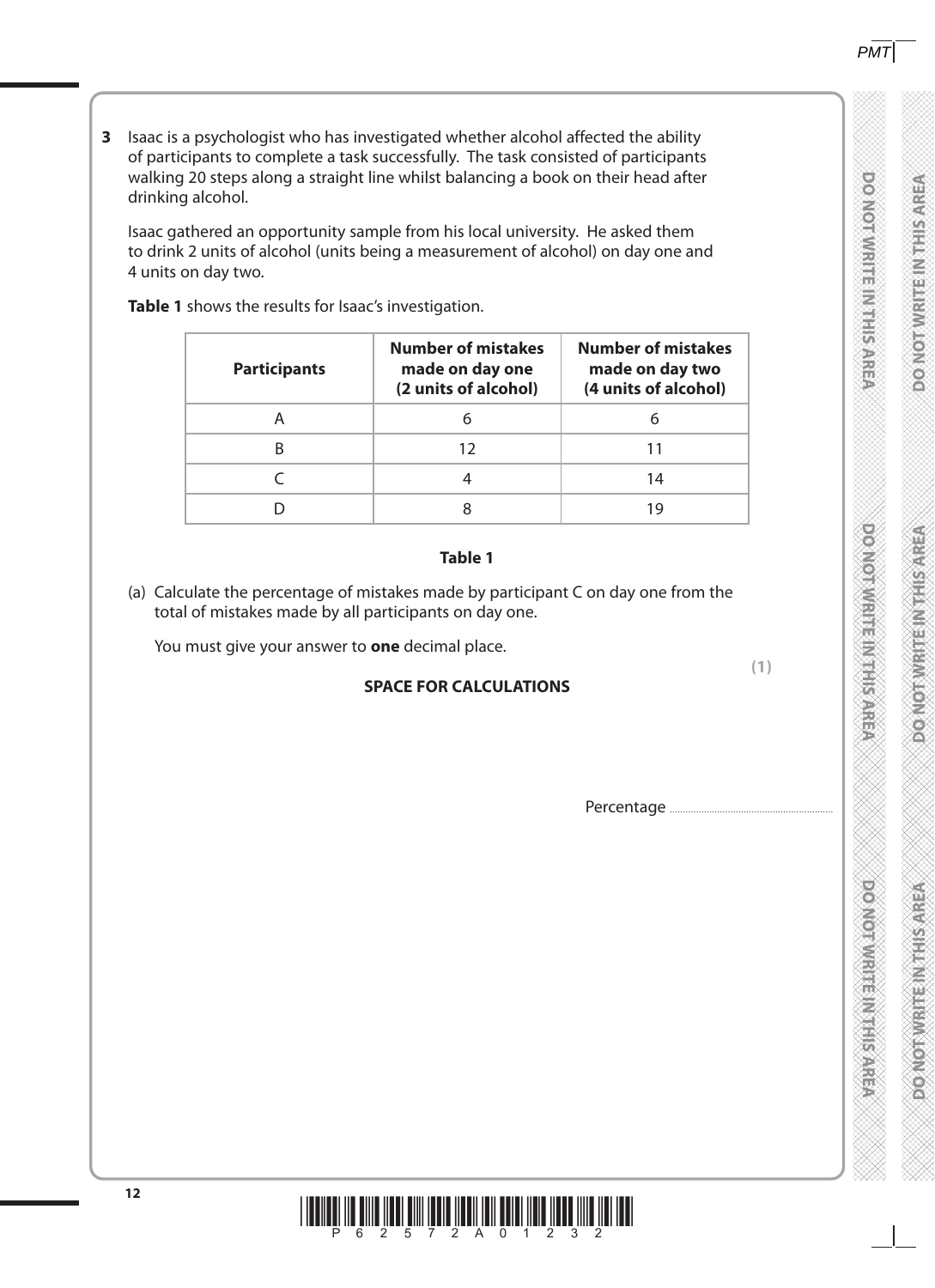| (b) Calculate the mean number of mistakes made on day two.<br>You must give your answer to one decimal place. |                                  |
|---------------------------------------------------------------------------------------------------------------|----------------------------------|
| <b>SPACE FOR CALCULATIONS</b>                                                                                 | (1)                              |
|                                                                                                               |                                  |
|                                                                                                               |                                  |
|                                                                                                               |                                  |
|                                                                                                               |                                  |
|                                                                                                               |                                  |
|                                                                                                               |                                  |
| (c) Explain one strength of the opportunity sampling technique used by Isaac in                               |                                  |
| his investigation.                                                                                            | (2)                              |
|                                                                                                               |                                  |
|                                                                                                               |                                  |
|                                                                                                               |                                  |
|                                                                                                               |                                  |
|                                                                                                               |                                  |
|                                                                                                               |                                  |
|                                                                                                               |                                  |
|                                                                                                               |                                  |
| (d) Explain one improvement that Isaac could make to his investigation.                                       | (2)                              |
|                                                                                                               |                                  |
|                                                                                                               |                                  |
|                                                                                                               |                                  |
|                                                                                                               |                                  |
|                                                                                                               |                                  |
|                                                                                                               |                                  |
|                                                                                                               |                                  |
|                                                                                                               | (Total for Question 3 = 6 marks) |
|                                                                                                               |                                  |
|                                                                                                               |                                  |
|                                                                                                               |                                  |

**DO NOT WRITE INTHIS AREA** 

DO NOT WRITE IN THIS AREA

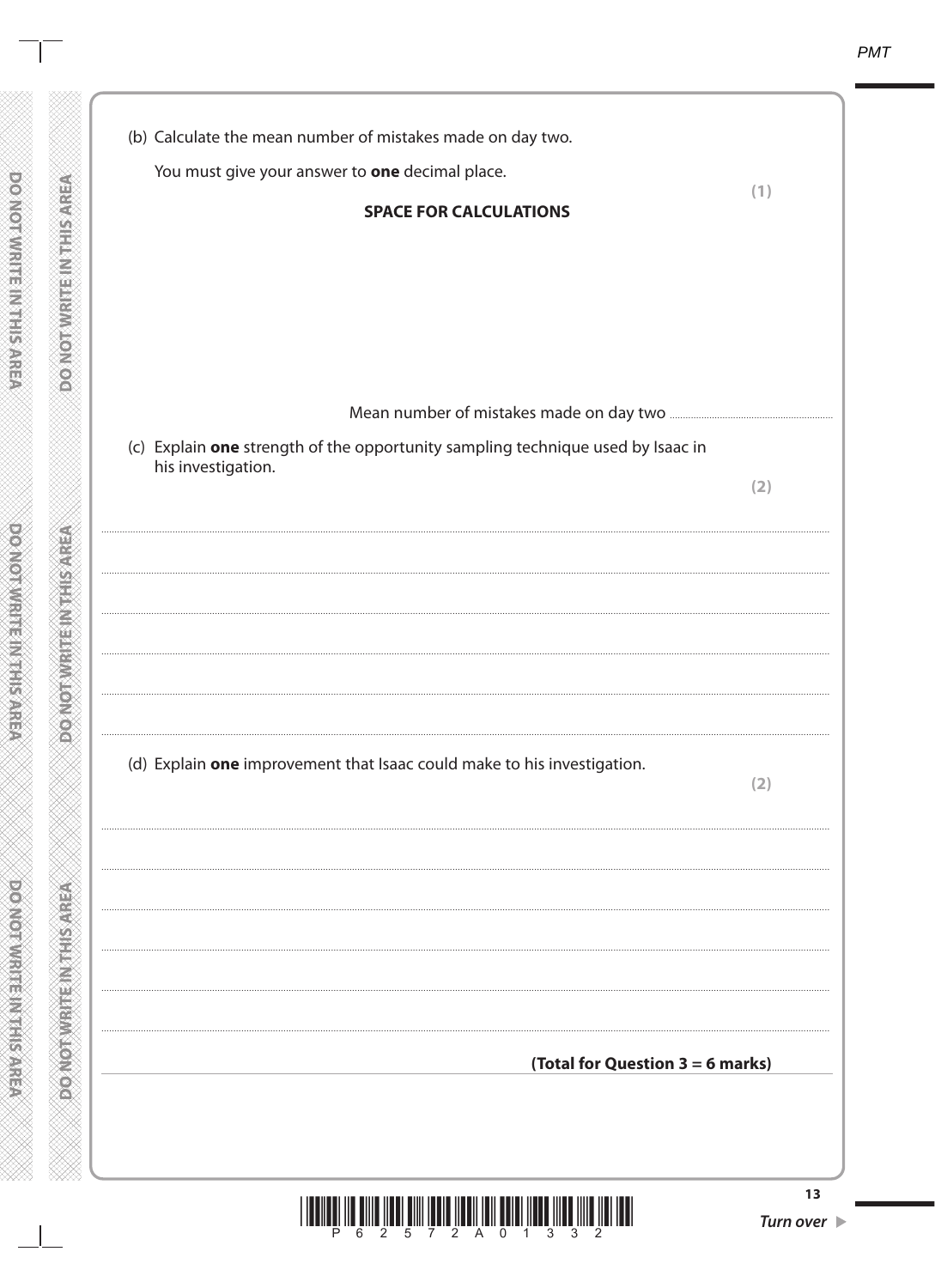| <b>PMT</b> |  |
|------------|--|
|            |  |

**DOONOTHER INTERNATION** RIN SENSERIA SENSERIA SENSERIA SENSERIA SENSERIA SENSERIA SEN

**PO NOT WIRE IN THE AREA (REF)** 

| (a) Explain two reasons for Amanda's doctor sending her for an fMRI scan. | (4)                              |
|---------------------------------------------------------------------------|----------------------------------|
|                                                                           |                                  |
|                                                                           |                                  |
|                                                                           |                                  |
|                                                                           |                                  |
|                                                                           |                                  |
|                                                                           |                                  |
|                                                                           |                                  |
|                                                                           |                                  |
|                                                                           |                                  |
|                                                                           |                                  |
|                                                                           |                                  |
|                                                                           |                                  |
|                                                                           |                                  |
|                                                                           |                                  |
|                                                                           |                                  |
|                                                                           |                                  |
|                                                                           |                                  |
|                                                                           |                                  |
|                                                                           |                                  |
| (b) Name one brain scanning technique other than fMRI.                    | (1)                              |
|                                                                           |                                  |
|                                                                           |                                  |
|                                                                           |                                  |
|                                                                           | (Total for Question 4 = 5 marks) |
|                                                                           |                                  |
|                                                                           |                                  |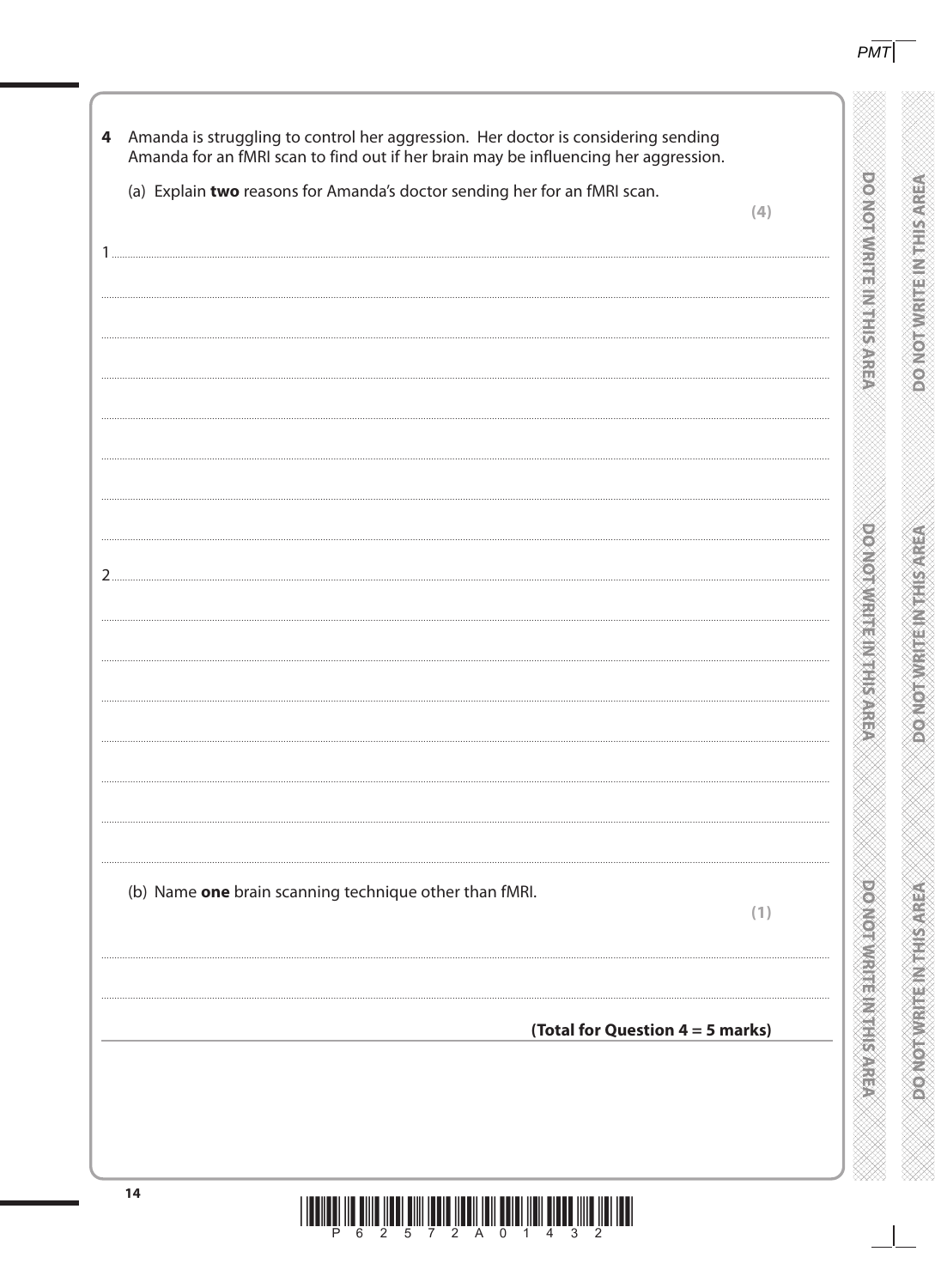| as aggression. |                                                                                                                                                                                                                                                                                                                                                                                                                                                               | (8) |
|----------------|---------------------------------------------------------------------------------------------------------------------------------------------------------------------------------------------------------------------------------------------------------------------------------------------------------------------------------------------------------------------------------------------------------------------------------------------------------------|-----|
|                |                                                                                                                                                                                                                                                                                                                                                                                                                                                               |     |
|                |                                                                                                                                                                                                                                                                                                                                                                                                                                                               |     |
|                |                                                                                                                                                                                                                                                                                                                                                                                                                                                               |     |
|                |                                                                                                                                                                                                                                                                                                                                                                                                                                                               |     |
|                |                                                                                                                                                                                                                                                                                                                                                                                                                                                               |     |
| $\cdots$       |                                                                                                                                                                                                                                                                                                                                                                                                                                                               |     |
|                |                                                                                                                                                                                                                                                                                                                                                                                                                                                               |     |
|                |                                                                                                                                                                                                                                                                                                                                                                                                                                                               |     |
|                |                                                                                                                                                                                                                                                                                                                                                                                                                                                               |     |
|                |                                                                                                                                                                                                                                                                                                                                                                                                                                                               |     |
|                |                                                                                                                                                                                                                                                                                                                                                                                                                                                               |     |
|                |                                                                                                                                                                                                                                                                                                                                                                                                                                                               |     |
|                |                                                                                                                                                                                                                                                                                                                                                                                                                                                               |     |
|                |                                                                                                                                                                                                                                                                                                                                                                                                                                                               |     |
|                |                                                                                                                                                                                                                                                                                                                                                                                                                                                               |     |
|                |                                                                                                                                                                                                                                                                                                                                                                                                                                                               |     |
|                |                                                                                                                                                                                                                                                                                                                                                                                                                                                               |     |
|                |                                                                                                                                                                                                                                                                                                                                                                                                                                                               |     |
|                |                                                                                                                                                                                                                                                                                                                                                                                                                                                               |     |
|                |                                                                                                                                                                                                                                                                                                                                                                                                                                                               |     |
|                |                                                                                                                                                                                                                                                                                                                                                                                                                                                               |     |
|                |                                                                                                                                                                                                                                                                                                                                                                                                                                                               |     |
|                |                                                                                                                                                                                                                                                                                                                                                                                                                                                               |     |
|                |                                                                                                                                                                                                                                                                                                                                                                                                                                                               |     |
|                |                                                                                                                                                                                                                                                                                                                                                                                                                                                               |     |
|                |                                                                                                                                                                                                                                                                                                                                                                                                                                                               |     |
|                |                                                                                                                                                                                                                                                                                                                                                                                                                                                               |     |
|                |                                                                                                                                                                                                                                                                                                                                                                                                                                                               |     |
|                |                                                                                                                                                                                                                                                                                                                                                                                                                                                               |     |
|                |                                                                                                                                                                                                                                                                                                                                                                                                                                                               |     |
|                |                                                                                                                                                                                                                                                                                                                                                                                                                                                               |     |
|                |                                                                                                                                                                                                                                                                                                                                                                                                                                                               |     |
|                |                                                                                                                                                                                                                                                                                                                                                                                                                                                               |     |
|                |                                                                                                                                                                                                                                                                                                                                                                                                                                                               |     |
|                |                                                                                                                                                                                                                                                                                                                                                                                                                                                               |     |
|                |                                                                                                                                                                                                                                                                                                                                                                                                                                                               |     |
|                |                                                                                                                                                                                                                                                                                                                                                                                                                                                               |     |
|                | $\begin{array}{c} \text{if} \ \text{if} \ \text{if} \ \text{if} \ \text{if} \ \text{if} \ \text{if} \ \text{if} \ \text{if} \ \text{if} \ \text{if} \ \text{if} \ \text{if} \ \text{if} \ \text{if} \ \text{if} \ \text{if} \ \text{if} \ \text{if} \ \text{if} \ \text{if} \ \text{if} \ \text{if} \ \text{if} \ \text{if} \ \text{if} \ \text{if} \ \text{if} \ \text{if} \ \text{if} \ \text{if} \ \text{if} \ \text{if} \ \text{if} \ \text{if} \ \text{$ |     |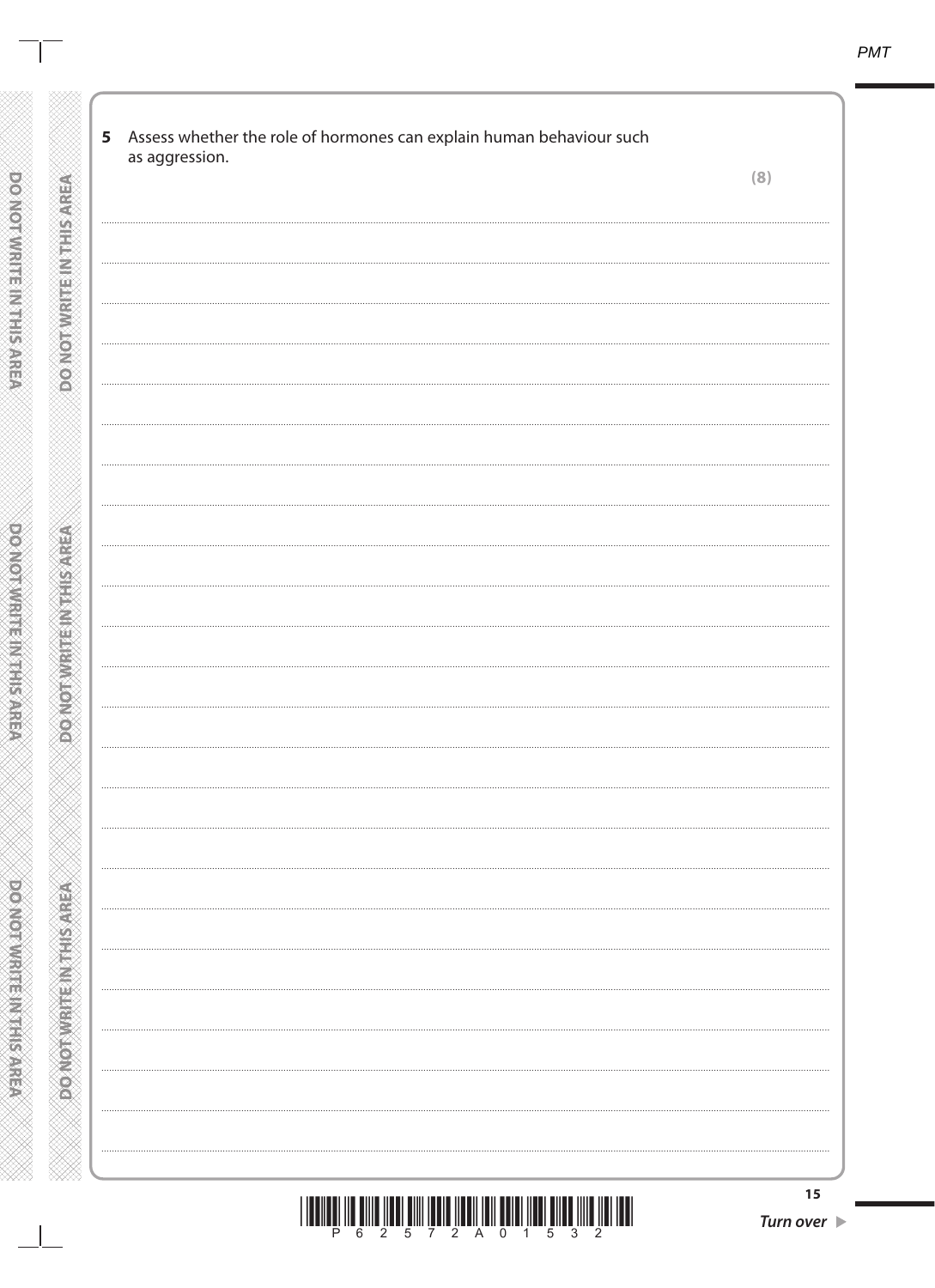|    | (Total for Question 5 = 8 marks)      |  |
|----|---------------------------------------|--|
|    | <b>TOTAL FOR SECTION A = 29 MARKS</b> |  |
| 16 |                                       |  |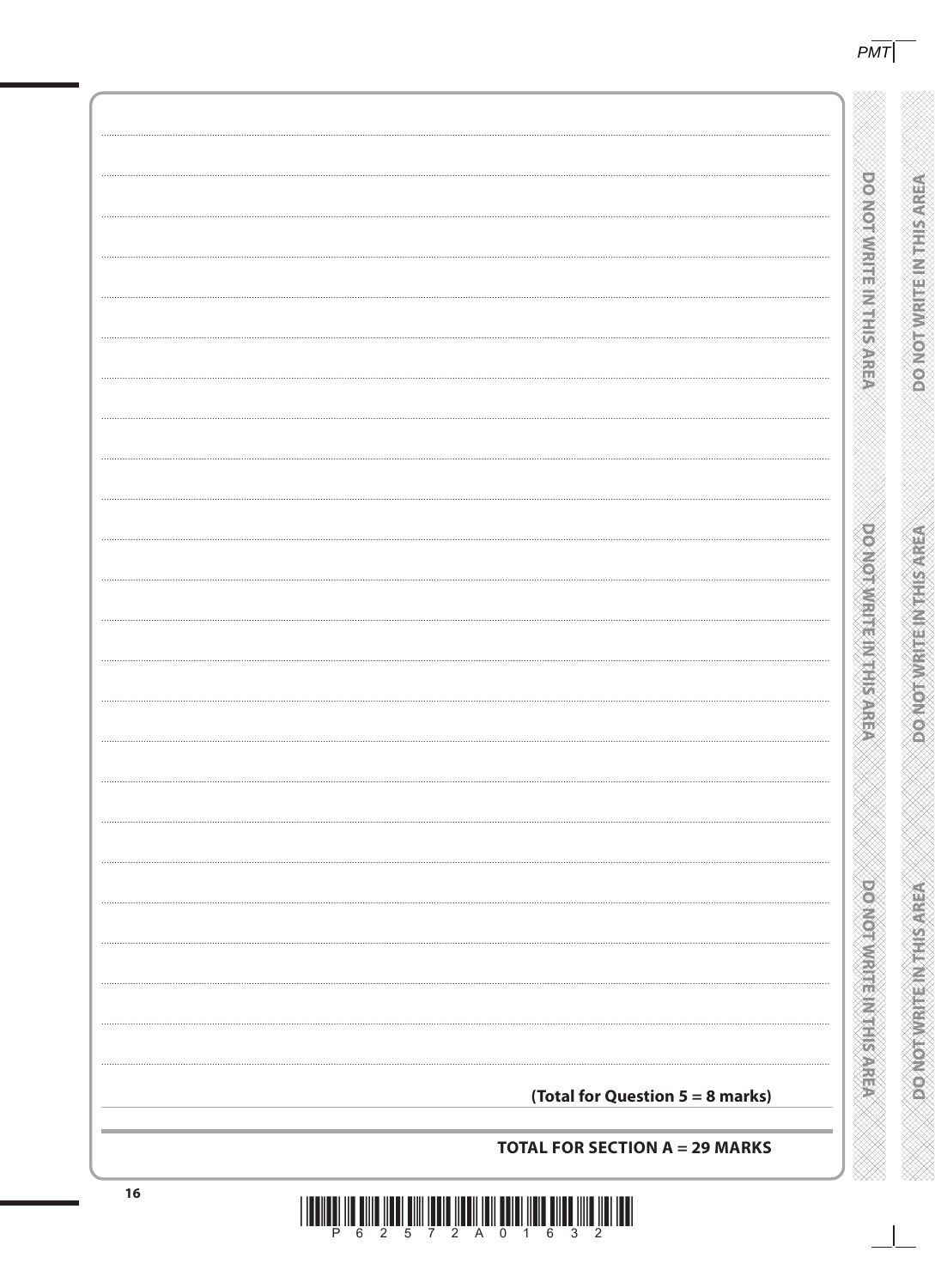

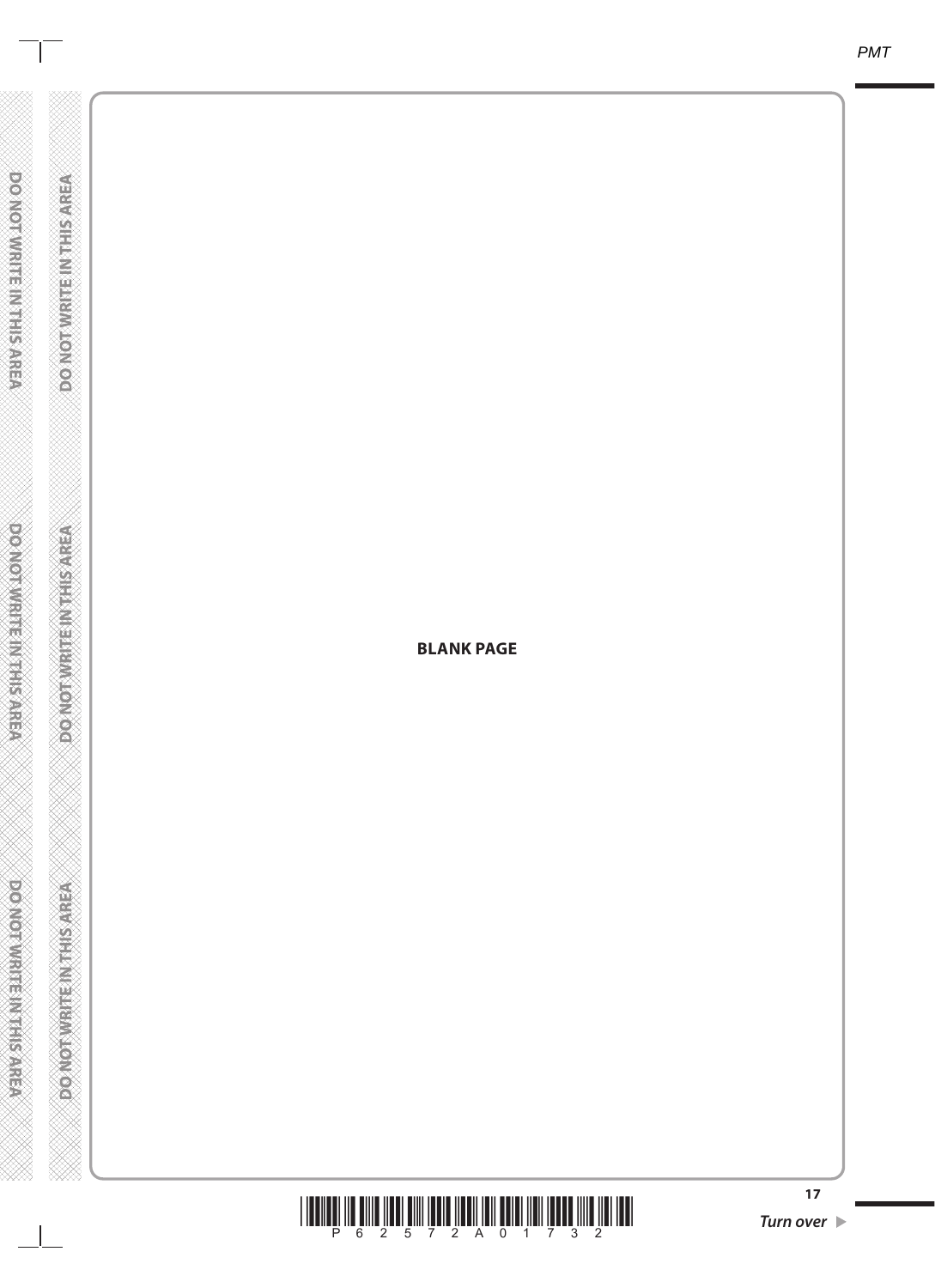|                 | <b>SECTION B: LEARNING THEORIES</b>                                                                             |     |
|-----------------|-----------------------------------------------------------------------------------------------------------------|-----|
| $6\phantom{1}6$ | In learning theories, you will have learned about one of the following<br>contemporary studies:                 |     |
|                 | Becker et al. (2002)<br>$\bullet$<br>Bastian et al. (2011)<br>$\bullet$<br>Capafóns et al. (1998).<br>$\bullet$ |     |
|                 | (a) State one aim of your chosen contemporary study.                                                            | (1) |
|                 |                                                                                                                 |     |
|                 | (b) Describe the results of your chosen contemporary study.                                                     | (2) |
|                 |                                                                                                                 |     |
|                 |                                                                                                                 |     |
|                 |                                                                                                                 |     |
|                 |                                                                                                                 |     |
|                 |                                                                                                                 |     |
|                 |                                                                                                                 |     |
|                 |                                                                                                                 |     |
|                 |                                                                                                                 |     |
|                 |                                                                                                                 |     |
|                 | 18<br><u> I ISOILEEN IIO HIIIO IIOKI KIIII ISOIN IIOKII ISII HEIKI IIOKI ISIKO IIIIO IIOK IIOKI </u>            |     |

DO NOTWRITE IN THIS AREA

DOONOT WRITE IN THIS AREA

KK KARA

**DONOTWRITE INTHIS AREA**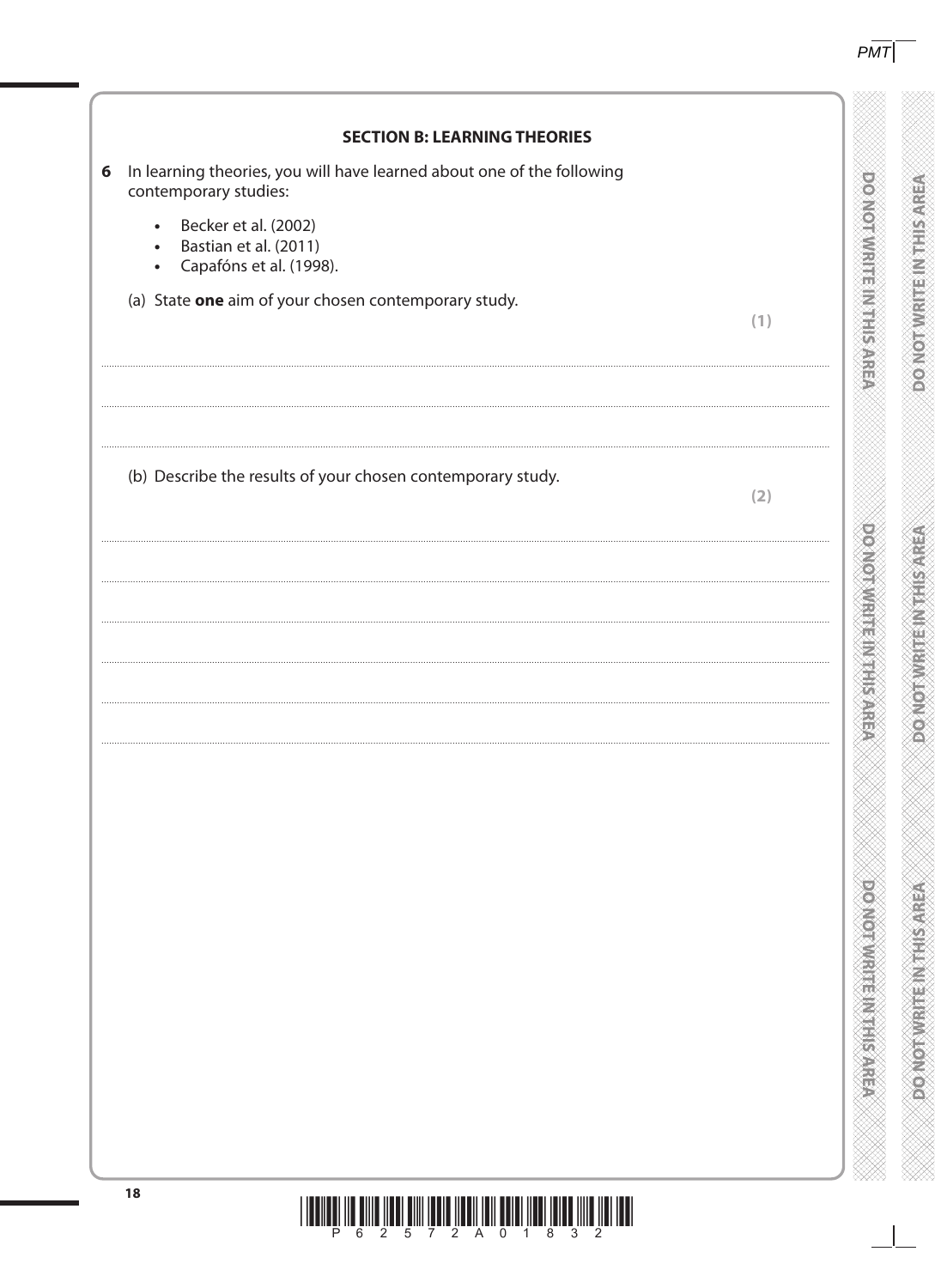|          |                                  | (4) |
|----------|----------------------------------|-----|
| Strength |                                  |     |
|          |                                  |     |
|          |                                  |     |
|          |                                  |     |
| .        |                                  |     |
|          |                                  |     |
|          |                                  |     |
|          |                                  |     |
| Weakness |                                  |     |
|          |                                  |     |
|          |                                  |     |
|          |                                  |     |
|          |                                  |     |
|          |                                  |     |
| .        |                                  |     |
|          |                                  |     |
|          |                                  |     |
|          | (Total for Question 6 = 7 marks) |     |
|          |                                  |     |
|          |                                  |     |
|          |                                  |     |
|          |                                  |     |
|          |                                  |     |
|          |                                  |     |
|          |                                  |     |
|          |                                  |     |
|          |                                  |     |
|          |                                  |     |
|          |                                  |     |
|          |                                  |     |
|          |                                  |     |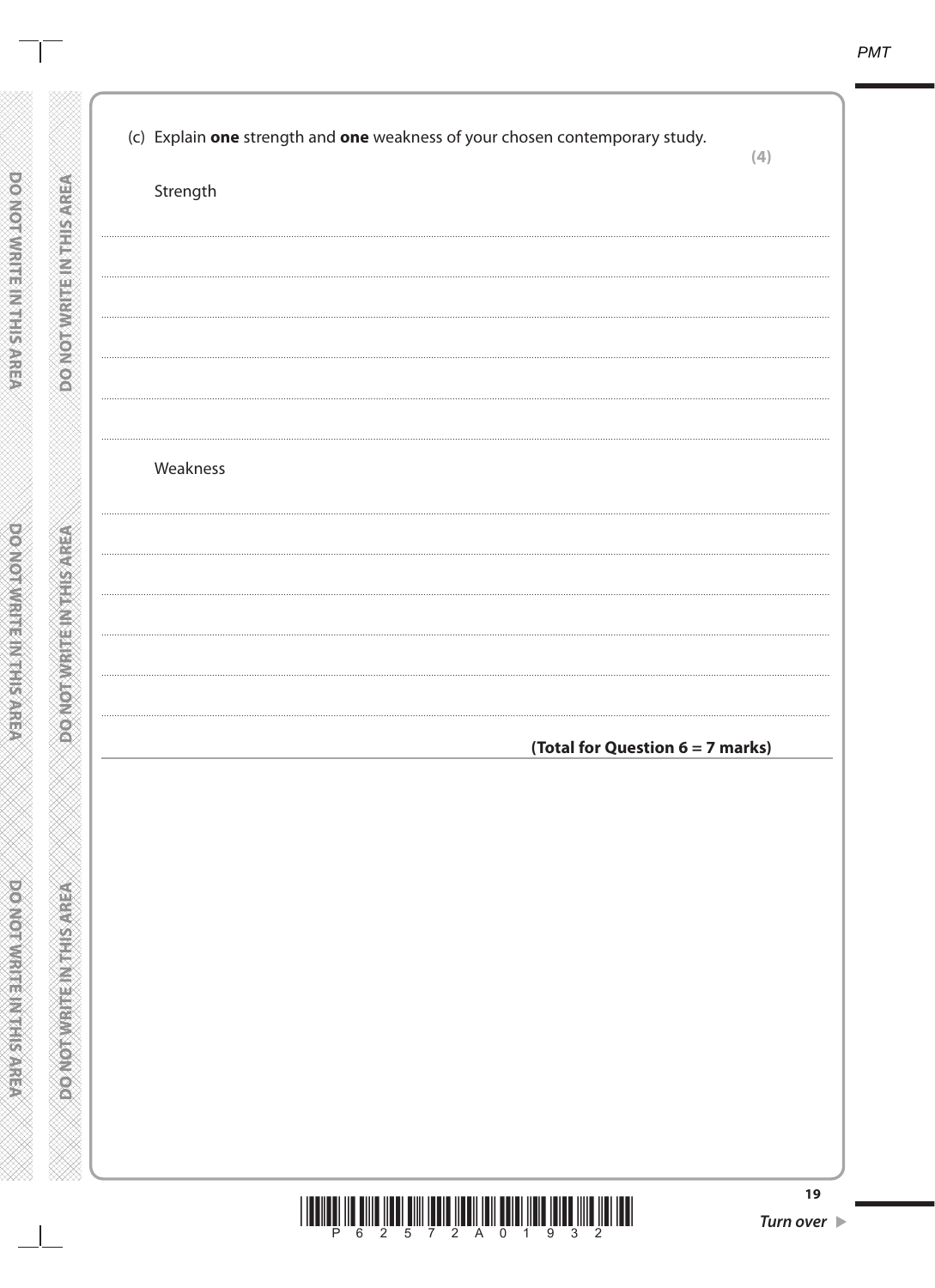**DOMOTIVE IN EXERCISE** 

10000000

DO NOT WELF IN THE AREA (2007)

| $\overline{\mathbf{z}}$ | You were required to carry out a practical investigation when studying learning theories. |
|-------------------------|-------------------------------------------------------------------------------------------|
|                         | Describe the procedure for your practical investigation in learning theories.             |
|                         |                                                                                           |
|                         |                                                                                           |
|                         |                                                                                           |
|                         |                                                                                           |
|                         |                                                                                           |
|                         |                                                                                           |
|                         |                                                                                           |
|                         |                                                                                           |
|                         |                                                                                           |
|                         |                                                                                           |
|                         |                                                                                           |
|                         |                                                                                           |
|                         |                                                                                           |
|                         | (Total for Question 7 = 3 marks)                                                          |
|                         |                                                                                           |
|                         |                                                                                           |
|                         |                                                                                           |
|                         |                                                                                           |
|                         |                                                                                           |
|                         |                                                                                           |
|                         |                                                                                           |
| 20                      |                                                                                           |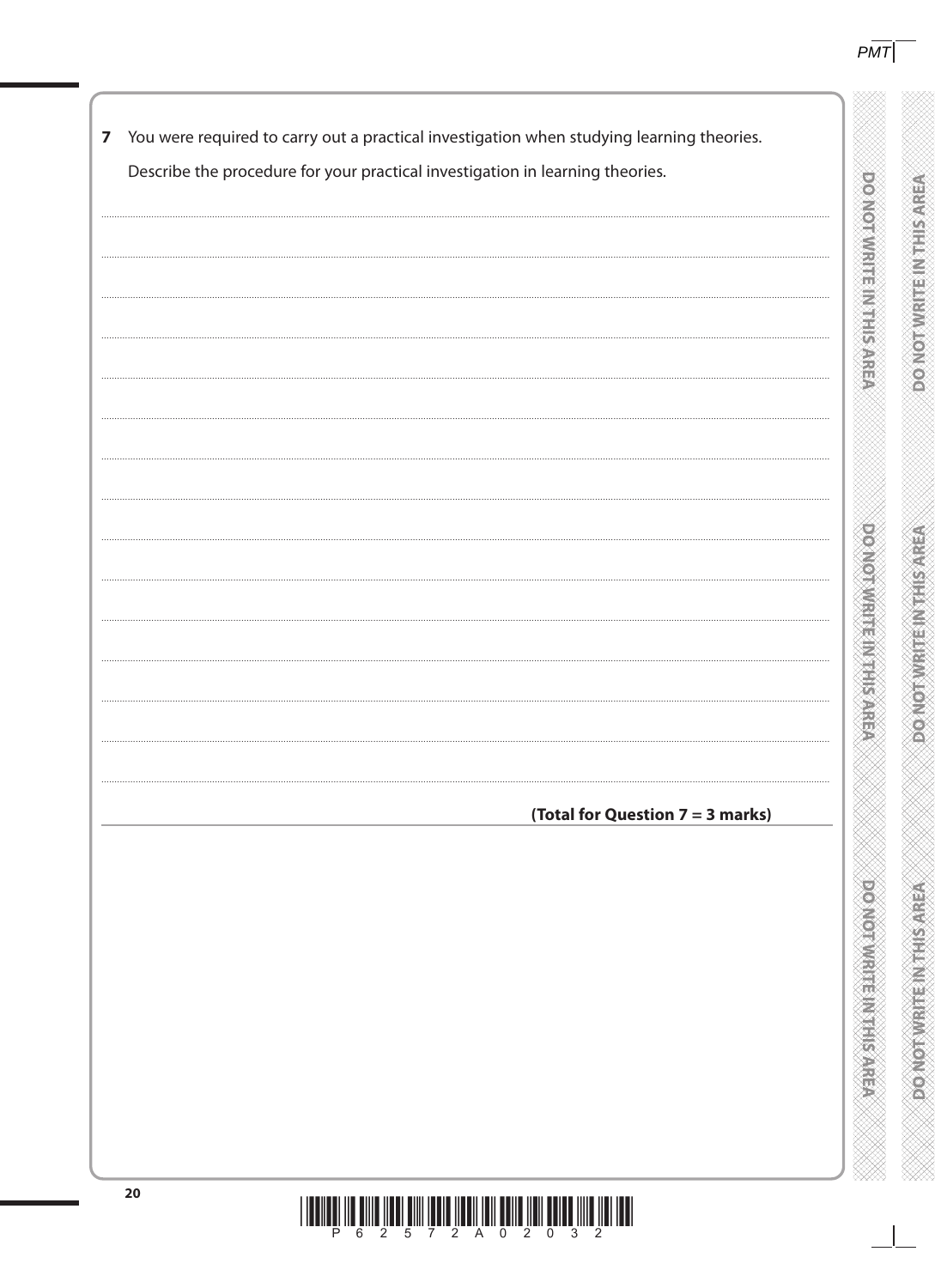**8** Bertie wanted to investigate the severity of symptoms for older and younger patients after treatment for a phobia.

He sampled two groups of patients who had received treatment and were recovering from a phobia:

- **•** 20 patients aged between 20–35 years
- **•** 20 patients aged between 40–55 years.

Bertie asked the patients to rate the severity of their symptoms after treatment. He used a rating scale ranging from 1–10, where 1–5 was judged as 'less severe' symptoms and 6–10 was judged as 'more severe' symptoms.

Bertie's results are shown in **Table 2** below.

| Age group     | <b>Patients with</b><br>'less severe'<br>symptoms after<br>treatment | <b>Patients with</b><br>'more severe'<br>symptoms after<br>treatment |
|---------------|----------------------------------------------------------------------|----------------------------------------------------------------------|
| $20-35$ years |                                                                      | 15                                                                   |
| $40-55$ years | 11                                                                   |                                                                      |

**Table 2**

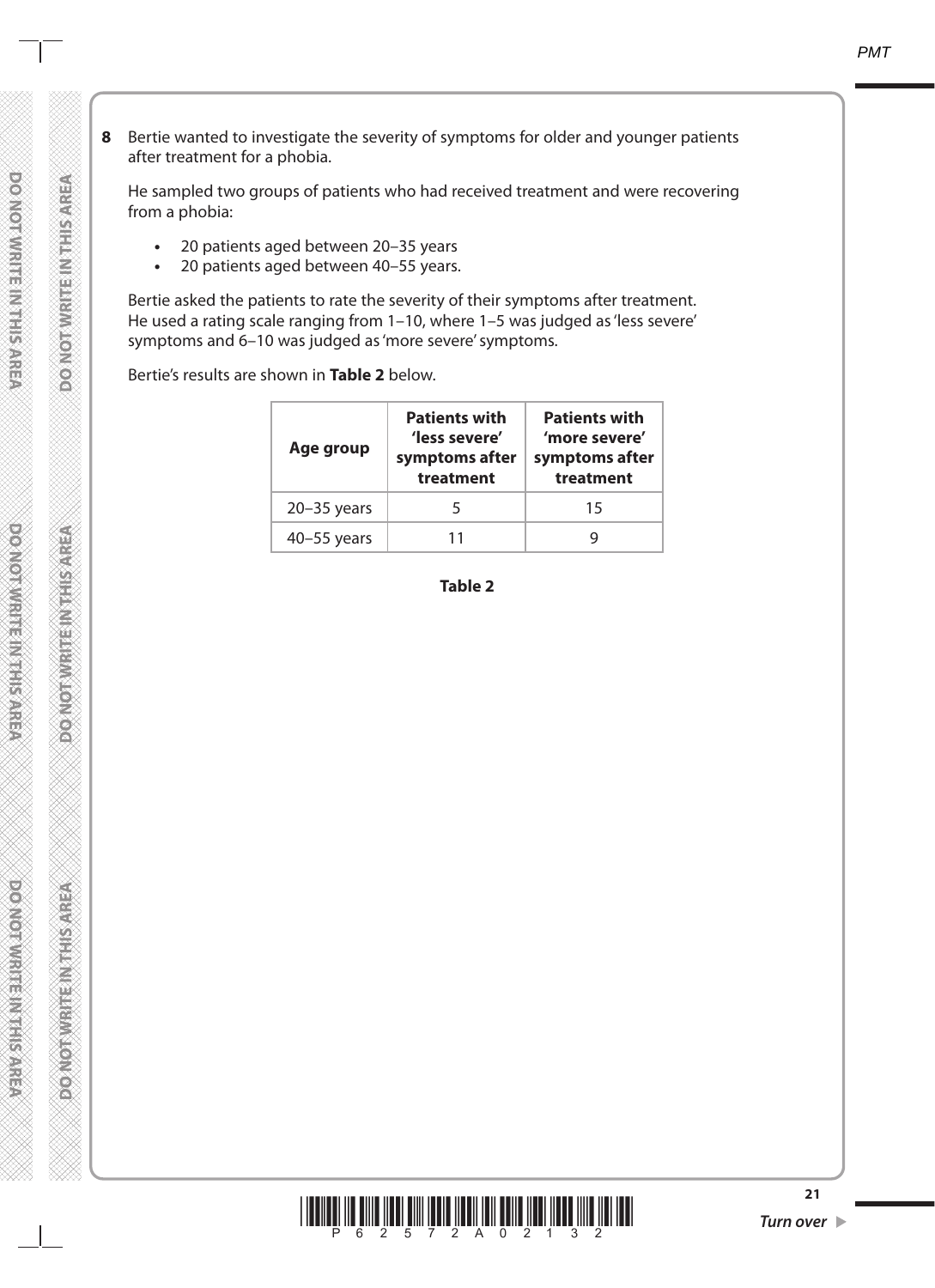DONOTWRITE IN THIS AREA

DO NOT WRITE IN TELESPIES

**DO NOTWERN EXPERIENCE** 

**(4)**

## (a) Complete **Table 3** to calculate the chi-squared test for Bertie's data to **two** decimal places.

|           |                                                                      | <b>Observed</b> | <b>Expected</b> | $O-E$ | $(O-E)^2$ | $(O-E)^2/E$ |
|-----------|----------------------------------------------------------------------|-----------------|-----------------|-------|-----------|-------------|
| $20 - 35$ | <b>Patients with</b><br>'less severe'<br>symptoms<br>after treatment | 5               | 8               |       |           |             |
| years     | <b>Patients with</b><br>'more severe'<br>symptoms<br>after treatment | 15              | 12              |       |           |             |
| $40 - 55$ | <b>Patients with</b><br>'less severe'<br>symptoms<br>after treatment | 11              | 8               |       |           |             |
| years     | <b>Patients with</b><br>'more severe'<br>symptoms<br>after treatment | 9               | 12              |       |           |             |

Chi-squared =

**Table 3**

# **SPACE FOR CALCULATIONS**

Chi-squared (*Χ*<sup>2</sup> ) ..............................................................

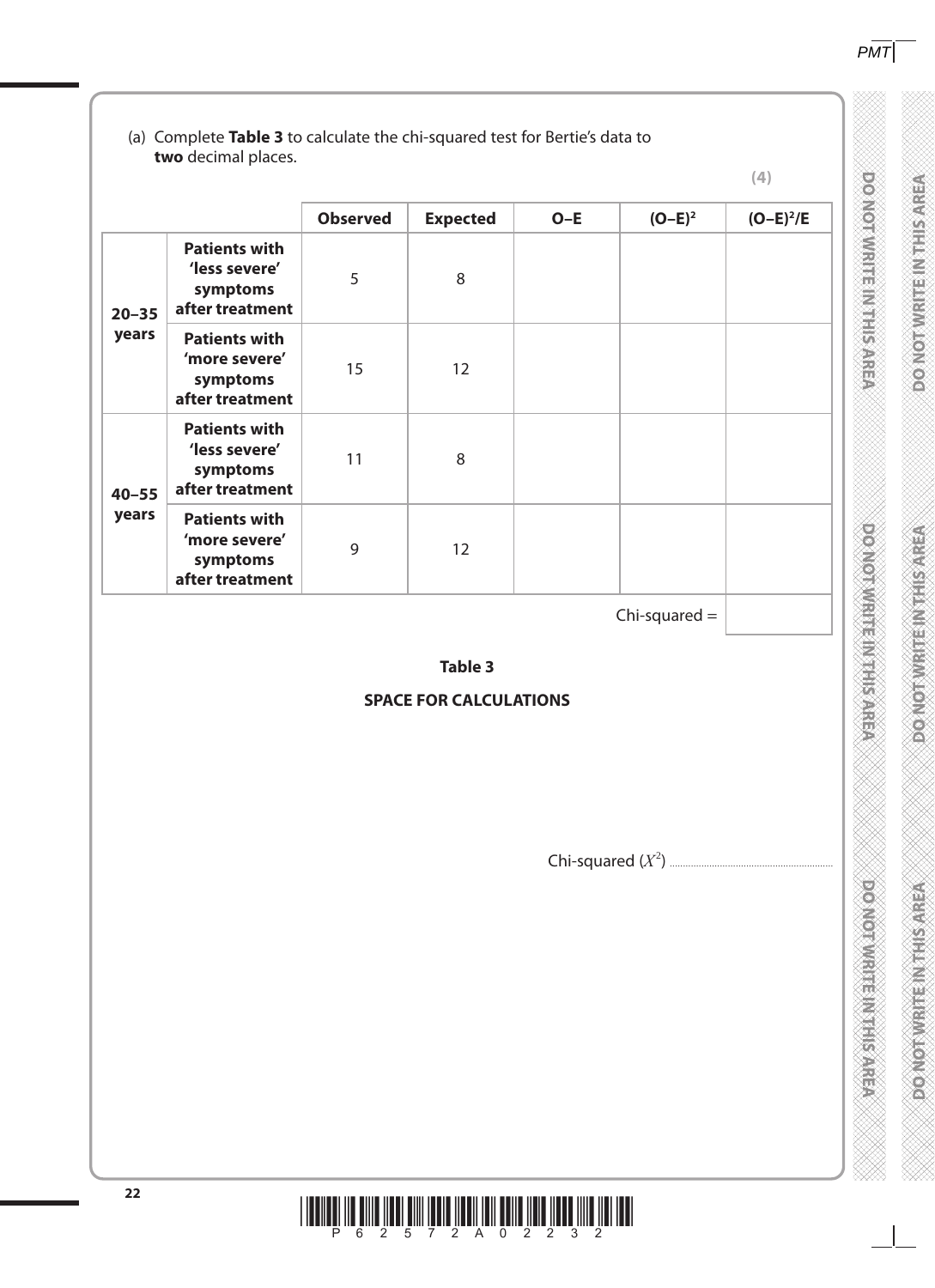| (b) Explain one strength of Bertie's study in terms of reliability.                   | (2) |
|---------------------------------------------------------------------------------------|-----|
|                                                                                       |     |
|                                                                                       |     |
|                                                                                       |     |
|                                                                                       |     |
|                                                                                       |     |
|                                                                                       |     |
| (c) Explain one improvement that Bertie could make to his study in terms of validity. | (2) |
|                                                                                       |     |
|                                                                                       |     |
|                                                                                       |     |
|                                                                                       |     |
|                                                                                       |     |
|                                                                                       |     |
| (Total for Question $8 = 8$ marks)                                                    |     |
|                                                                                       |     |
|                                                                                       |     |
|                                                                                       |     |
|                                                                                       |     |
|                                                                                       |     |
|                                                                                       |     |
|                                                                                       |     |
|                                                                                       |     |
|                                                                                       |     |
|                                                                                       |     |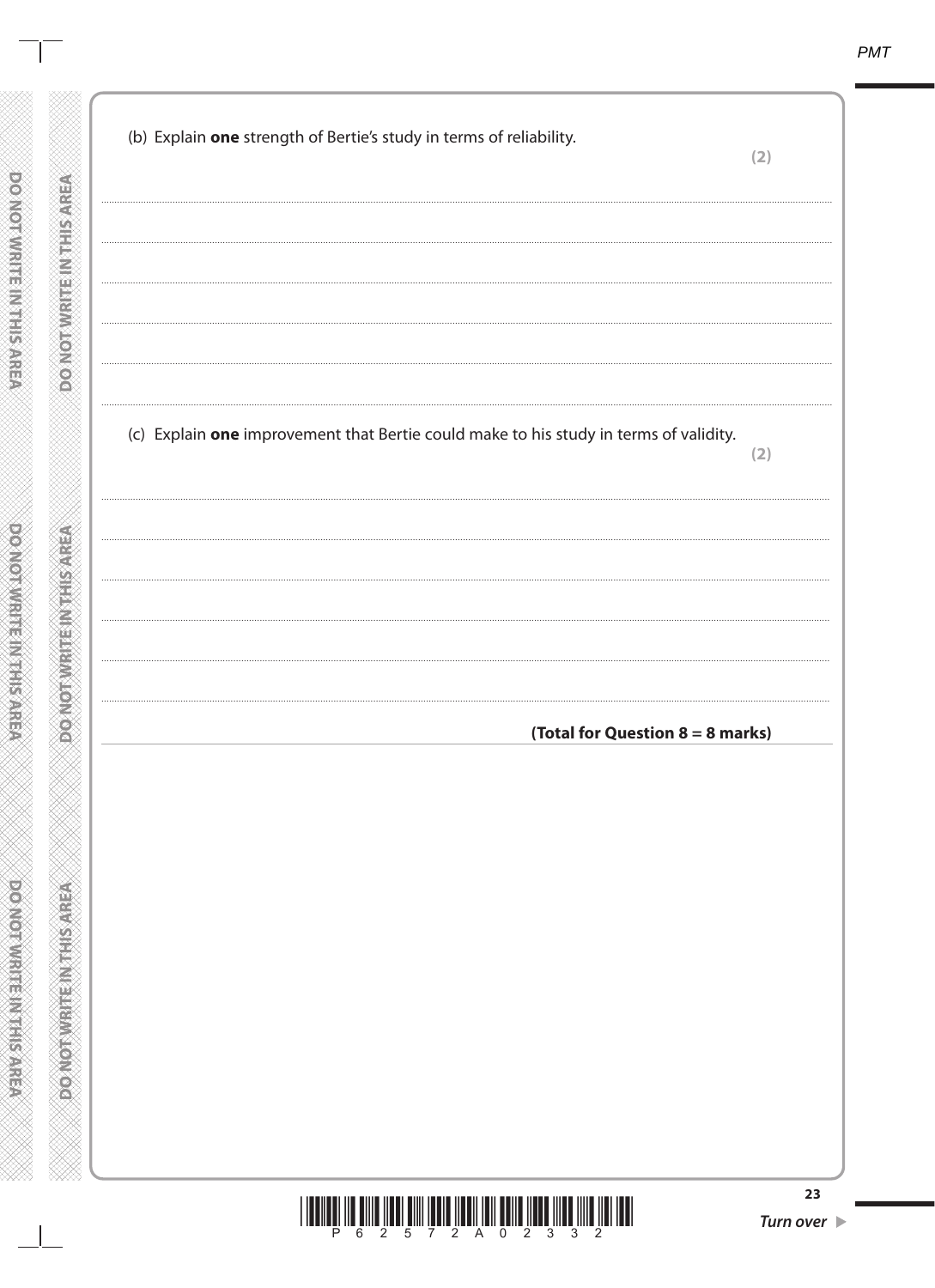| television programmes. | Describe how Bradley could use a content analysis to investigate violence in children's |
|------------------------|-----------------------------------------------------------------------------------------|
|                        |                                                                                         |
|                        |                                                                                         |
|                        |                                                                                         |
|                        |                                                                                         |
|                        |                                                                                         |
|                        |                                                                                         |
|                        |                                                                                         |
|                        |                                                                                         |
|                        |                                                                                         |
|                        |                                                                                         |
|                        |                                                                                         |
|                        |                                                                                         |
|                        |                                                                                         |
|                        |                                                                                         |
|                        | (Total for Question 9 = 3 marks)                                                        |
|                        |                                                                                         |
|                        |                                                                                         |
|                        |                                                                                         |
|                        |                                                                                         |
|                        |                                                                                         |
|                        |                                                                                         |
|                        |                                                                                         |
|                        |                                                                                         |
|                        |                                                                                         |
|                        |                                                                                         |
|                        |                                                                                         |

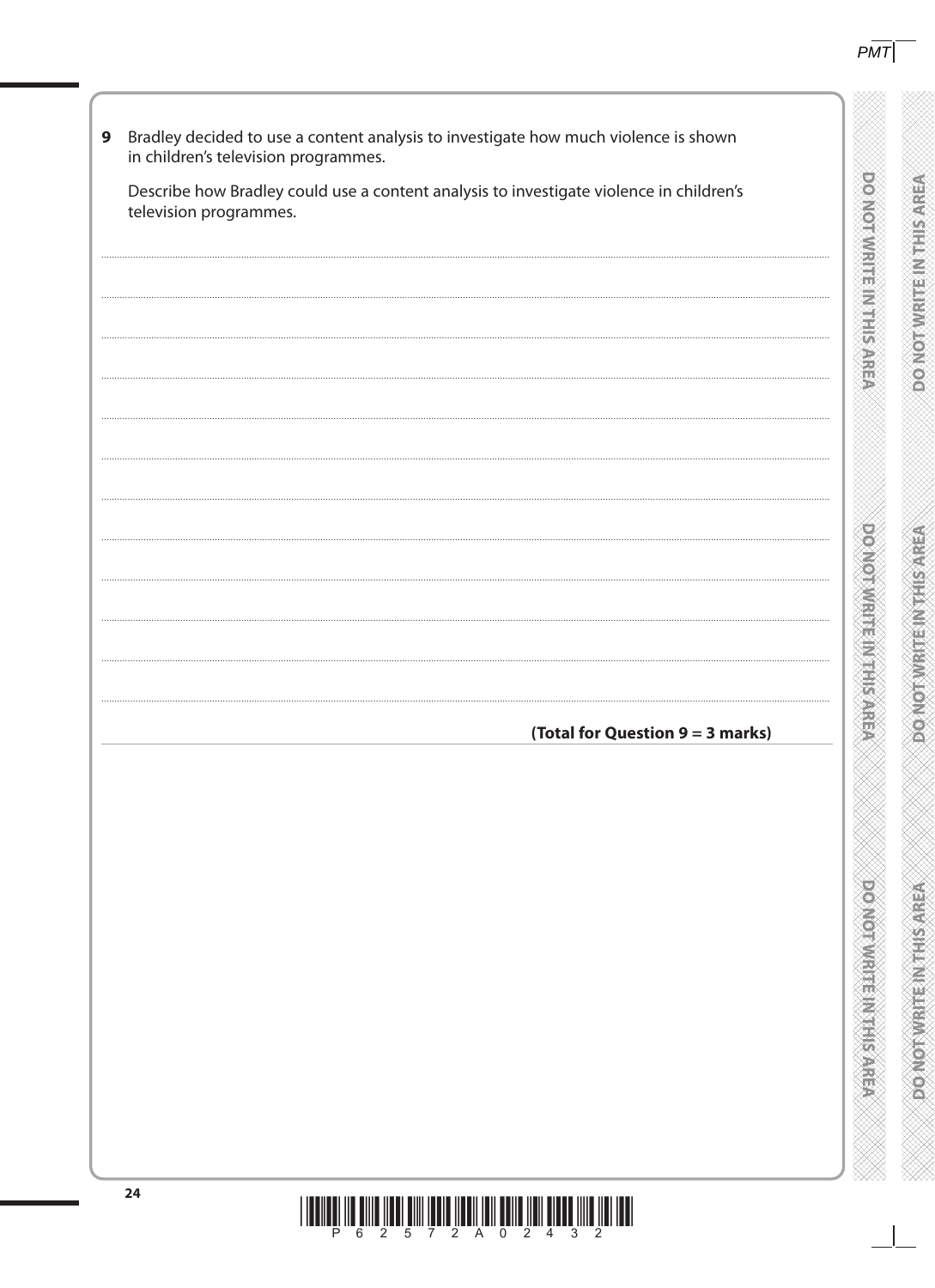| 10 Evaluate social learning theory as an explanation of human behaviour.                                                                                                                                                                                                                                                                                                                                                                                      | (8)                             |
|---------------------------------------------------------------------------------------------------------------------------------------------------------------------------------------------------------------------------------------------------------------------------------------------------------------------------------------------------------------------------------------------------------------------------------------------------------------|---------------------------------|
|                                                                                                                                                                                                                                                                                                                                                                                                                                                               |                                 |
|                                                                                                                                                                                                                                                                                                                                                                                                                                                               |                                 |
|                                                                                                                                                                                                                                                                                                                                                                                                                                                               |                                 |
|                                                                                                                                                                                                                                                                                                                                                                                                                                                               |                                 |
|                                                                                                                                                                                                                                                                                                                                                                                                                                                               |                                 |
|                                                                                                                                                                                                                                                                                                                                                                                                                                                               |                                 |
|                                                                                                                                                                                                                                                                                                                                                                                                                                                               |                                 |
|                                                                                                                                                                                                                                                                                                                                                                                                                                                               |                                 |
|                                                                                                                                                                                                                                                                                                                                                                                                                                                               |                                 |
|                                                                                                                                                                                                                                                                                                                                                                                                                                                               |                                 |
|                                                                                                                                                                                                                                                                                                                                                                                                                                                               |                                 |
|                                                                                                                                                                                                                                                                                                                                                                                                                                                               |                                 |
|                                                                                                                                                                                                                                                                                                                                                                                                                                                               |                                 |
|                                                                                                                                                                                                                                                                                                                                                                                                                                                               |                                 |
|                                                                                                                                                                                                                                                                                                                                                                                                                                                               |                                 |
|                                                                                                                                                                                                                                                                                                                                                                                                                                                               |                                 |
|                                                                                                                                                                                                                                                                                                                                                                                                                                                               |                                 |
|                                                                                                                                                                                                                                                                                                                                                                                                                                                               |                                 |
|                                                                                                                                                                                                                                                                                                                                                                                                                                                               |                                 |
|                                                                                                                                                                                                                                                                                                                                                                                                                                                               |                                 |
|                                                                                                                                                                                                                                                                                                                                                                                                                                                               |                                 |
|                                                                                                                                                                                                                                                                                                                                                                                                                                                               |                                 |
|                                                                                                                                                                                                                                                                                                                                                                                                                                                               |                                 |
|                                                                                                                                                                                                                                                                                                                                                                                                                                                               |                                 |
|                                                                                                                                                                                                                                                                                                                                                                                                                                                               |                                 |
|                                                                                                                                                                                                                                                                                                                                                                                                                                                               |                                 |
|                                                                                                                                                                                                                                                                                                                                                                                                                                                               |                                 |
|                                                                                                                                                                                                                                                                                                                                                                                                                                                               |                                 |
|                                                                                                                                                                                                                                                                                                                                                                                                                                                               |                                 |
|                                                                                                                                                                                                                                                                                                                                                                                                                                                               |                                 |
|                                                                                                                                                                                                                                                                                                                                                                                                                                                               |                                 |
|                                                                                                                                                                                                                                                                                                                                                                                                                                                               |                                 |
|                                                                                                                                                                                                                                                                                                                                                                                                                                                               |                                 |
|                                                                                                                                                                                                                                                                                                                                                                                                                                                               |                                 |
|                                                                                                                                                                                                                                                                                                                                                                                                                                                               | 25                              |
| $\begin{array}{c} \text{if} \ \text{if} \ \text{if} \ \text{if} \ \text{if} \ \text{if} \ \text{if} \ \text{if} \ \text{if} \ \text{if} \ \text{if} \ \text{if} \ \text{if} \ \text{if} \ \text{if} \ \text{if} \ \text{if} \ \text{if} \ \text{if} \ \text{if} \ \text{if} \ \text{if} \ \text{if} \ \text{if} \ \text{if} \ \text{if} \ \text{if} \ \text{if} \ \text{if} \ \text{if} \ \text{if} \ \text{if} \ \text{if} \ \text{if} \ \text{if} \ \text{$ | Turn over $\blacktriangleright$ |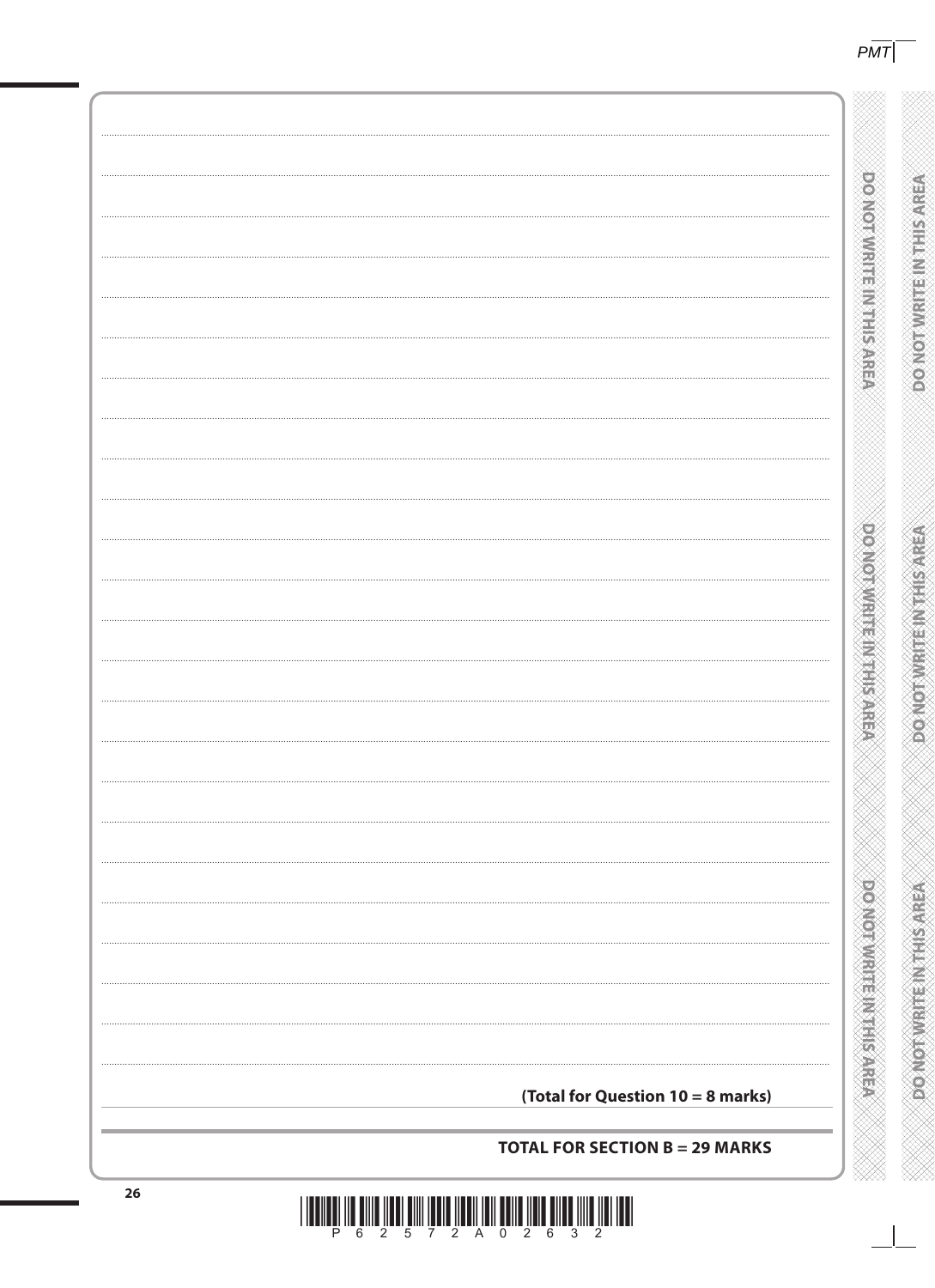| neurotransmitter functioning explain human behaviour?<br> | (12) |
|-----------------------------------------------------------|------|
|                                                           |      |
|                                                           |      |
|                                                           |      |
|                                                           |      |
|                                                           |      |
|                                                           |      |
|                                                           |      |
|                                                           |      |
|                                                           |      |
|                                                           |      |
|                                                           |      |
|                                                           |      |
|                                                           |      |
|                                                           |      |
|                                                           |      |
|                                                           |      |
|                                                           |      |
|                                                           |      |
|                                                           |      |
|                                                           |      |
|                                                           |      |
|                                                           |      |
|                                                           |      |
|                                                           |      |
|                                                           |      |
|                                                           |      |
|                                                           |      |
|                                                           |      |
|                                                           |      |
|                                                           |      |
|                                                           |      |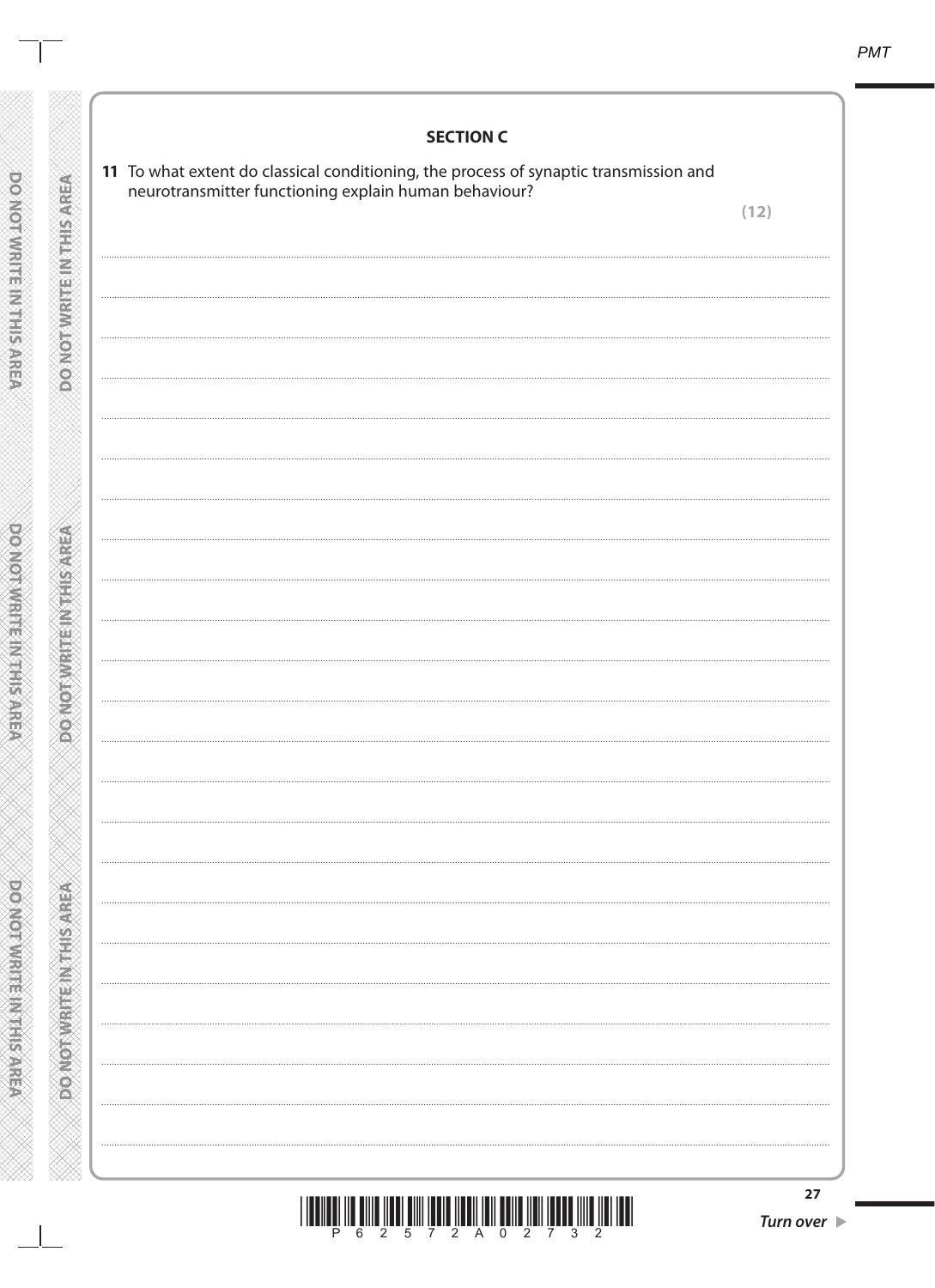|  |  |  | <b>DOMOIRMENT FRAME</b>         |
|--|--|--|---------------------------------|
|  |  |  |                                 |
|  |  |  |                                 |
|  |  |  | .                               |
|  |  |  | <b>DANGING IN STREET AND IN</b> |
|  |  |  |                                 |
|  |  |  |                                 |
|  |  |  |                                 |
|  |  |  | <b>PONOTOVERED NAMES ARE</b>    |
|  |  |  |                                 |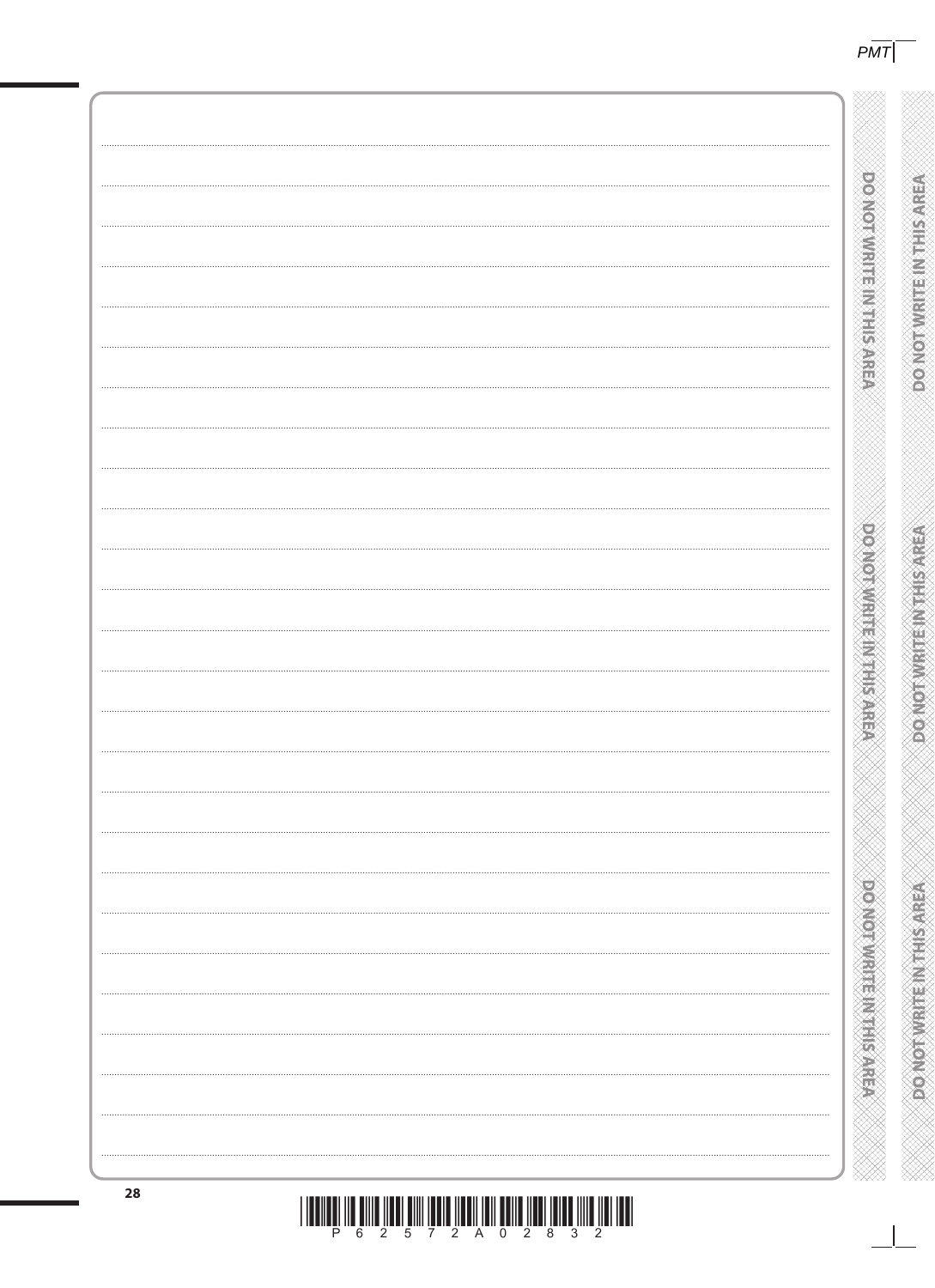| <b>CERTIFICATION CONSULTANCI</b> O |                                       |
|------------------------------------|---------------------------------------|
|                                    |                                       |
|                                    |                                       |
|                                    |                                       |
|                                    |                                       |
|                                    |                                       |
|                                    |                                       |
|                                    |                                       |
|                                    |                                       |
|                                    |                                       |
|                                    |                                       |
|                                    |                                       |
|                                    |                                       |
|                                    |                                       |
|                                    |                                       |
|                                    |                                       |
|                                    |                                       |
|                                    |                                       |
|                                    |                                       |
|                                    |                                       |
|                                    |                                       |
|                                    |                                       |
|                                    |                                       |
|                                    |                                       |
|                                    |                                       |
|                                    |                                       |
|                                    |                                       |
|                                    |                                       |
|                                    |                                       |
|                                    |                                       |
|                                    |                                       |
|                                    |                                       |
|                                    |                                       |
|                                    |                                       |
|                                    |                                       |
|                                    |                                       |
|                                    |                                       |
|                                    |                                       |
|                                    |                                       |
|                                    |                                       |
|                                    |                                       |
|                                    |                                       |
|                                    |                                       |
|                                    |                                       |
|                                    |                                       |
|                                    |                                       |
|                                    |                                       |
|                                    |                                       |
|                                    |                                       |
|                                    |                                       |
|                                    |                                       |
|                                    |                                       |
|                                    |                                       |
|                                    |                                       |
|                                    |                                       |
|                                    |                                       |
|                                    |                                       |
|                                    |                                       |
|                                    |                                       |
|                                    |                                       |
|                                    |                                       |
|                                    |                                       |
|                                    |                                       |
|                                    |                                       |
|                                    |                                       |
|                                    |                                       |
|                                    |                                       |
|                                    |                                       |
|                                    | (Total for Question 11 = 12 marks)    |
|                                    |                                       |
| <b>REBREIT MARKETONOGO</b>         |                                       |
|                                    |                                       |
|                                    | <b>TOTAL FOR SECTION C = 12 MARKS</b> |
|                                    | <b>TOTAL FOR PAPER = 70 MARKS</b>     |
|                                    |                                       |
|                                    |                                       |
|                                    |                                       |
|                                    |                                       |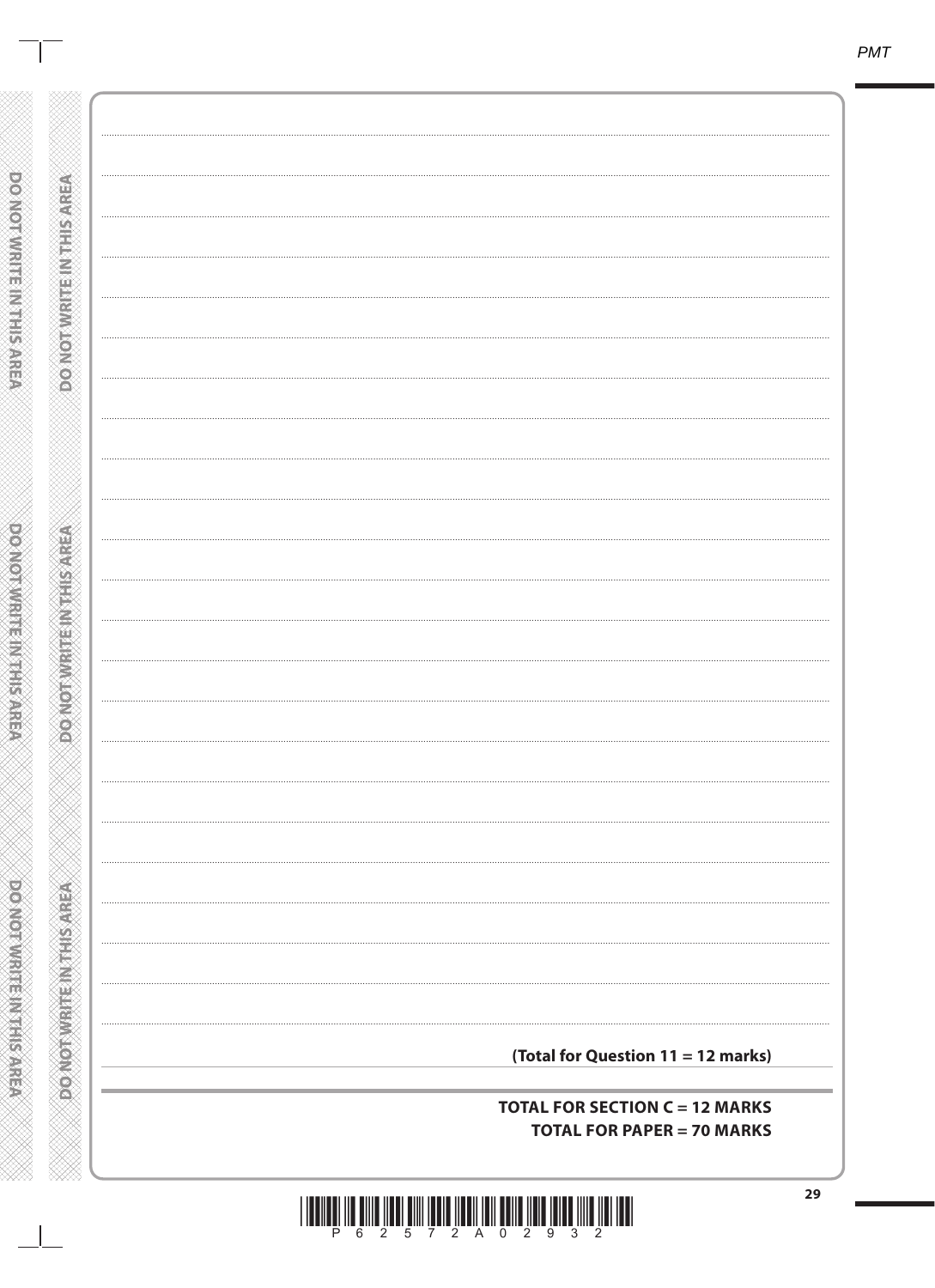XXXXXX



**BLANK PAGE**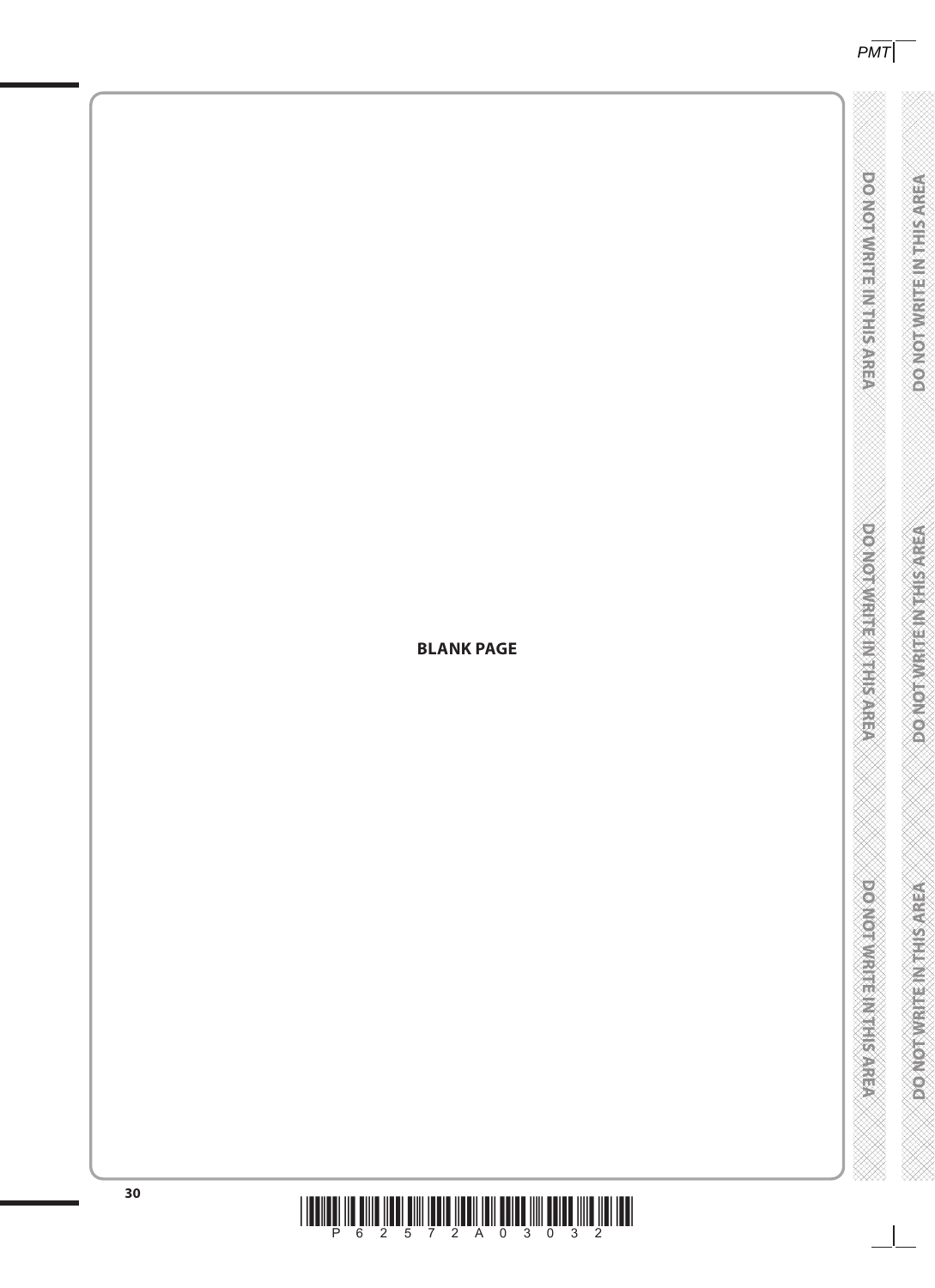**BLANK PAGE**